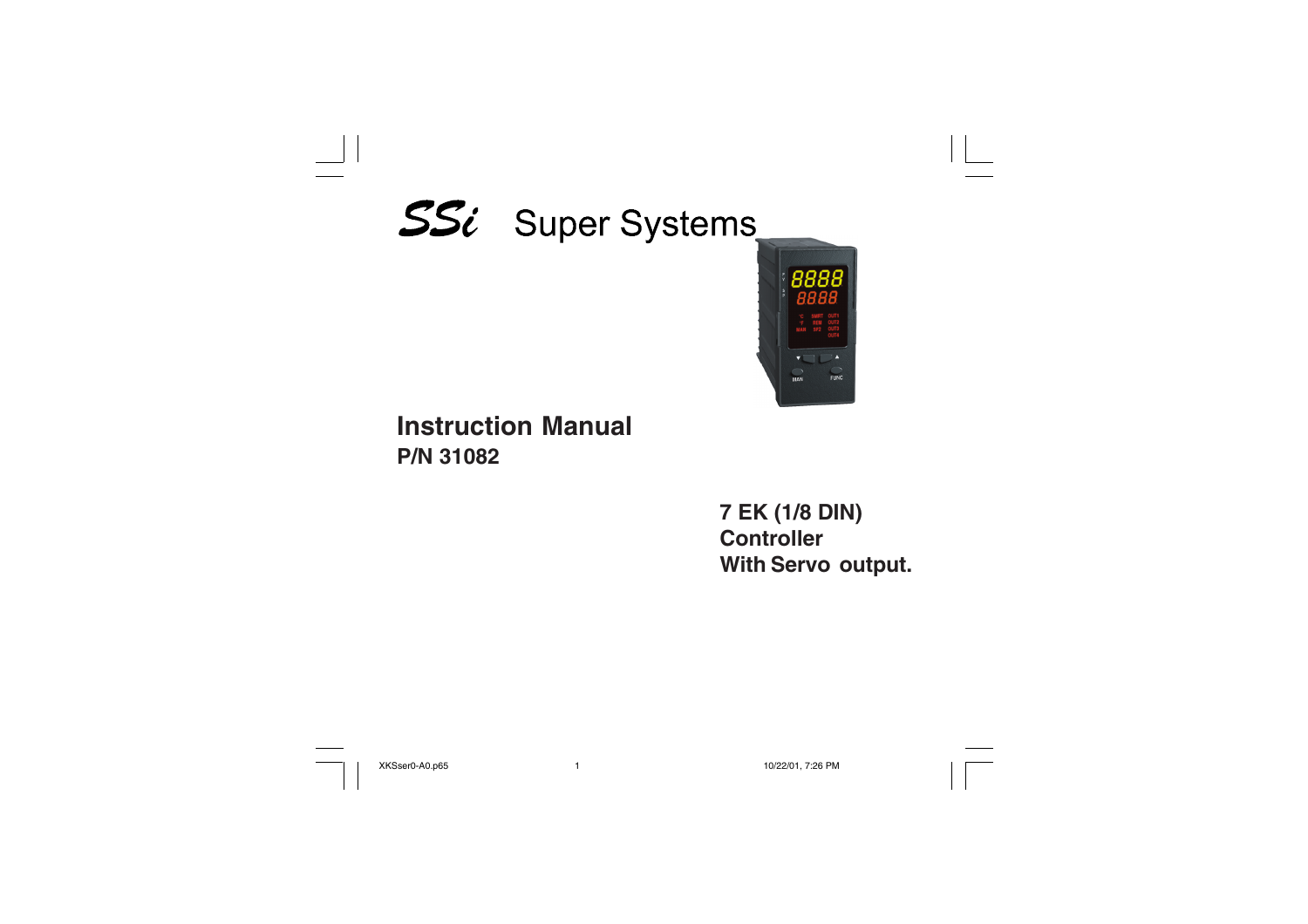# $\hspace{0.1cm}\rule{0.7pt}{0.1cm}\hspace{0.1cm}\rule{0.7pt}{0.8pt}\hspace{0.1cm}\hspace{0.1cm}$

II

XKSser0-A0.p65 2 10/19/01, 1:36 PM

 $\begin{array}{c} \hline \end{array}$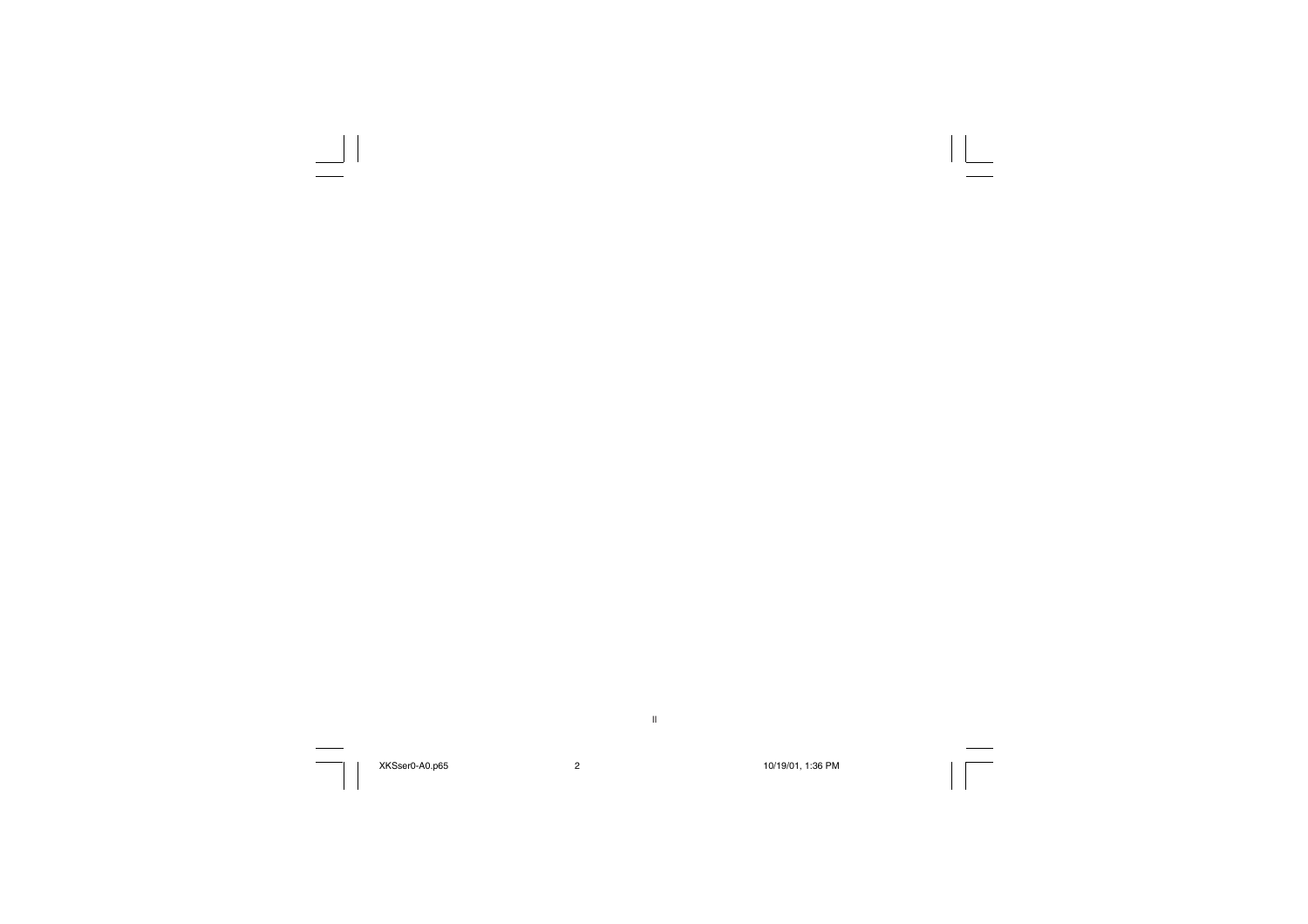#### **INDEX GB**

 $\mathbb{R}$ 

| OUTLINE AND CUT OUT DIMENSIONS  IV        |
|-------------------------------------------|
|                                           |
|                                           |
|                                           |
|                                           |
|                                           |
|                                           |
|                                           |
|                                           |
| Pushbutton function during                |
|                                           |
| Feedback potentiometer limits setting  17 |
| Enable/disable the control output  18     |
|                                           |
|                                           |
|                                           |
|                                           |
|                                           |
|                                           |
|                                           |
|                                           |
|                                           |
|                                           |
|                                           |
|                                           |
|                                           |
|                                           |

III

XKSser0-A0.p65 3 10/19/01, 1:36 PM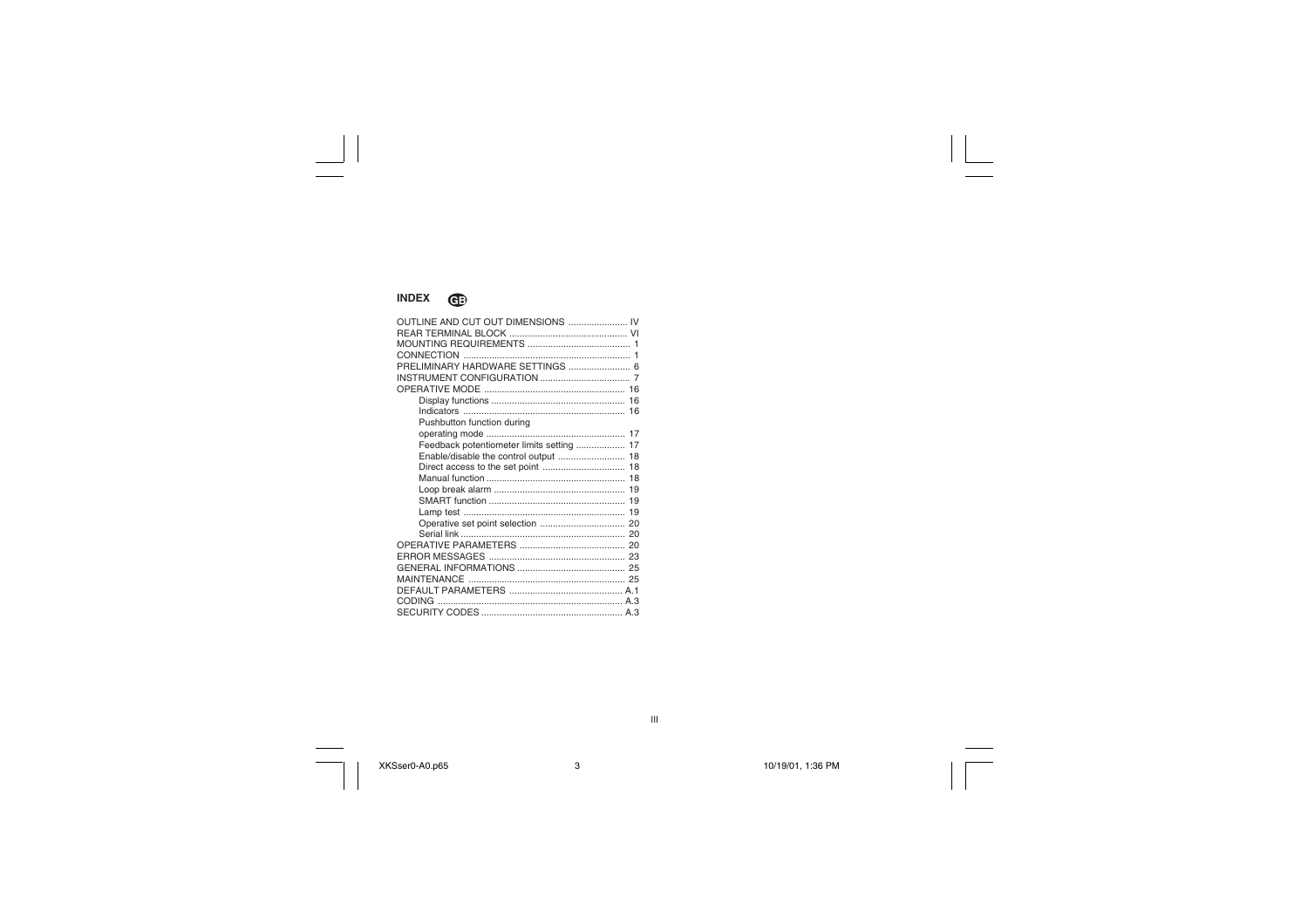





Fig. A 31082 Servo

IV

XKSser0-A0.p65 4 10/19/01, 1:36 PM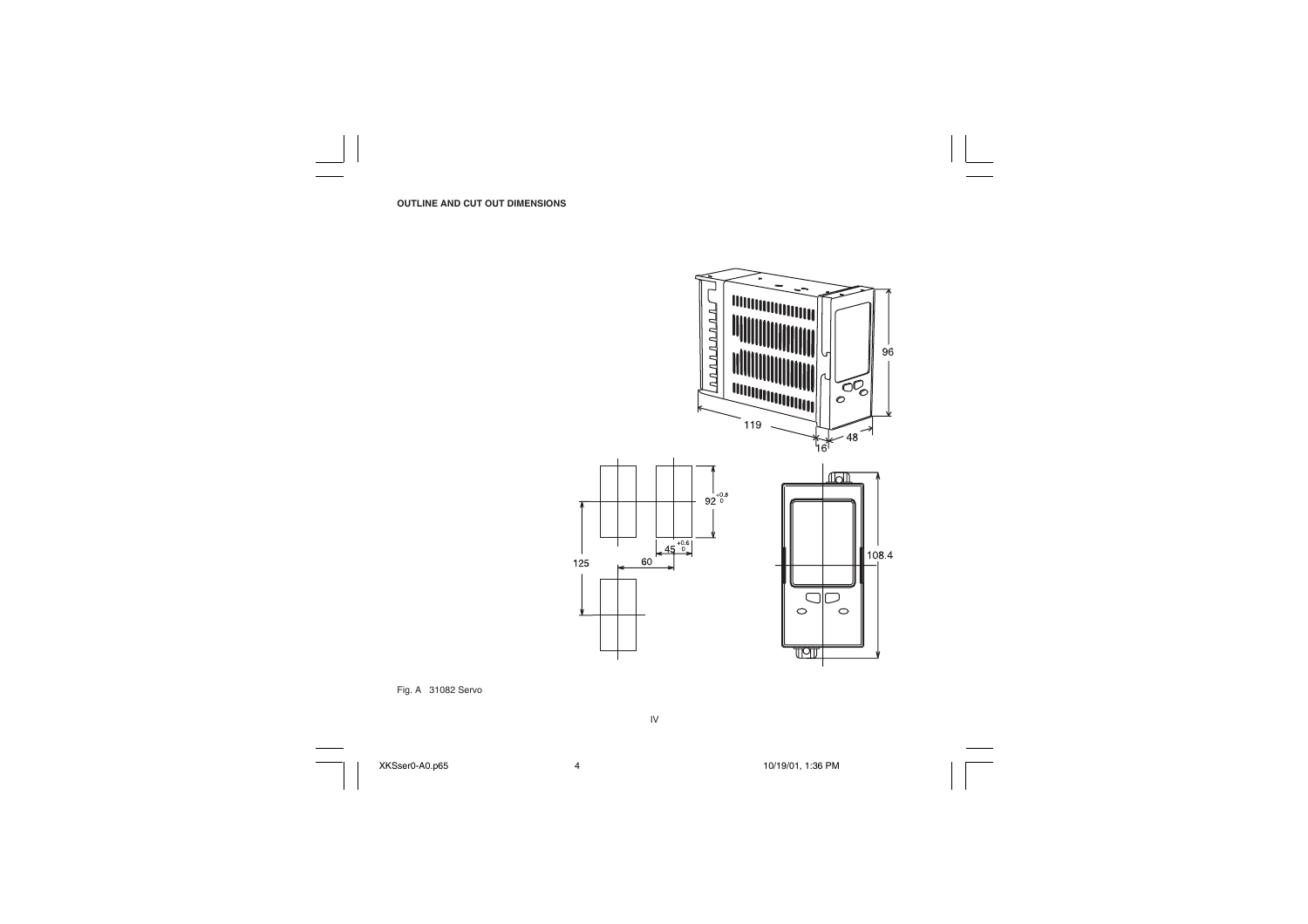#### **CONNECTION DIAGRAMS**

Connections are to be made with the instrument housing installed in its proper location.



Fig. B 31082 Servo

V

XKSser0-A0.p65 5 10/19/01, 1:36 PM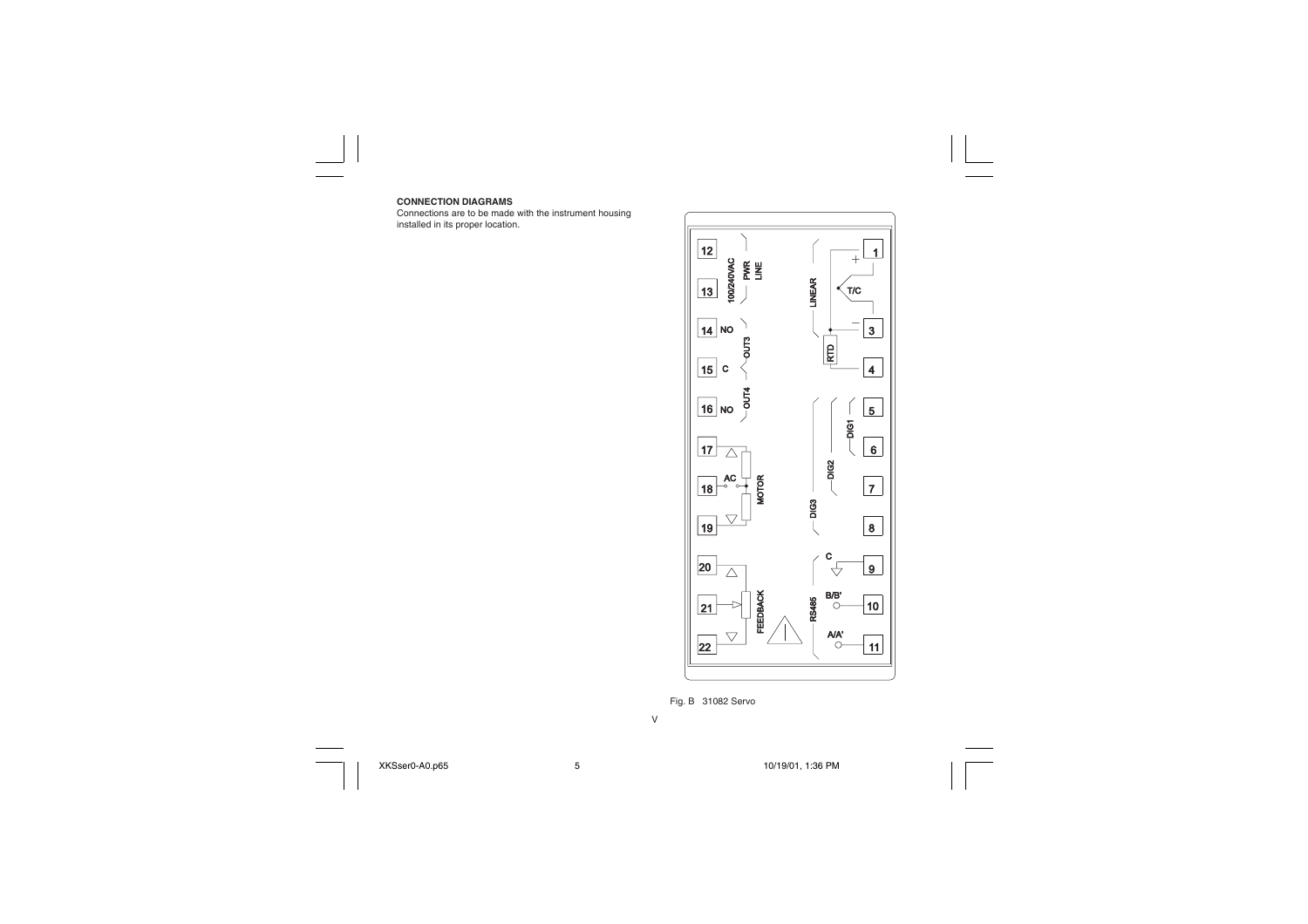#### **MOUNTING REQUIREMENTS**

 This instrument is intended for permanent installation, for indoor use only, in an electrical panel which encloses the rear housing, exposed terminals and wiring on the back. Select a mounting location where there is minimum vibration and the ambient temperature range between 0 and 50 °C.

 The instrument can be mounted on a panel up to 15 mm thick.

 For outline and cutout dimensions refer to page IV. The surface texture of the panel must be better than 6.3 um.

The instrument is shipped with rubber panel gasket. To assure the IP65 and NEMA 4 protection, insert the panel gasket between the instrument and the panel as shown in fig. 1.

While holding the instrument against the panel proceed as follows:

- 1) insert the gasket in the instrument case;
- 2) insert the instrument in the panel cutout;
- 3) pushing the instrument against the panel, insert the mounting bracket;
- 4) with a screwdriver, turn the screws with a torque between 0.3 and 0.4 Nm.

#### **CONNECTIONSA) MEASURING INPUT**

**NOTE**: Any external components (like zener barriers etc.) connected between sensor and input terminals may cause errors in measurement due to excessive and/or not balanced line resistance or possible leakage currents.

**TC INPUT**



bracket **bracket** screwFig. 1 gasket screwbracket

Fig. 2 THERMOCOUPLE INPUT WIRING **External resistance**: 100  $\Omega$  max, maximum error 0,1% of

span. **Cold junction**: automatic compensation from 0 to 50 °C. **Cold junction accuracy** : 0.1 °C/°C **Input impedance:**  $> 1$  M $\Omega$  **Calibration** : according to IEC 584-1 and DIN 43710 - 1977.

#### **NOTE**:

- 1) Don't run input wires together with power cables.
- 2) For TC wiring use proper compensating cable
- preferable shielded.
- 3) when a shielded cable is used, it should be connected at one point only.

**GB** 1

XKSser1-A0.p65 1 10/19/01, 1:37 PM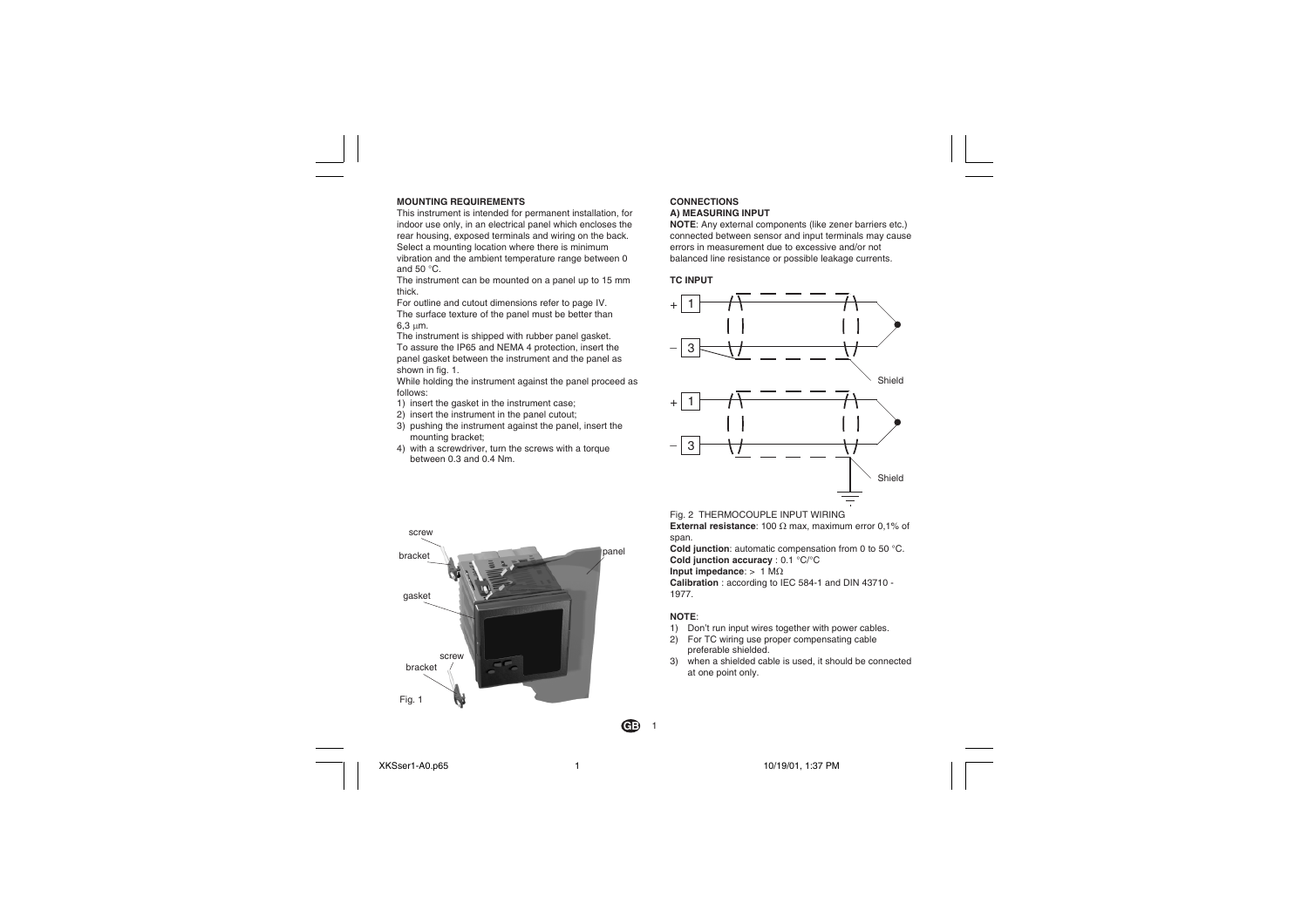

#### **RTD INPUT**



#### Shield +mA, mVor V3 <del>\/ \/ </del>  $\sqrt{3}$  $\vert$  1



Fig. 3 RTD INPUT WIRING

**Input circuit:** current injection (135 µA). **Line resistance**: automatic compensation up to 20  $\Omega$ /wire with no measurable error. **Calibration**: according to DIN 43760

#### **NOTE**:

- 1) Don't run input wires together with power cables. 2) Pay attention to the line resistance; a high line
- 
- resistance may cause measurement errors. 3) When shielded cable is used, it should be grounded at one side only to avoid ground loop currents.
- 4) The resistance of the 3 wires must be the same.



#### **NOTE**:

**LINEAR INPUT**

- 1) Don't run input wires together with power cables.
- 2) Pay attention to the line resistance; a high line resistance may cause measurement errors.
- 3) When shielded cable is used, it should be grounded at one side only to avoid ground loop currents.

|    | Input type   | impedance               | Accuracy           |
|----|--------------|-------------------------|--------------------|
| 13 | $0 - 60$ mV  | $>1$ M $\Omega$         |                    |
| 14 | $12 - 60$ mV |                         |                    |
| 15 | $0 - 20$ mA  | $< 5 \Omega$            |                    |
| 16 | $4 - 20$ mA  |                         | $0.2 \% + 1$ digit |
| 17 | 0-5V         | $>200$ kΩ               | @25°C              |
| 18 | 1-5V         |                         |                    |
| 19 | $0 - 10 V$   | $> 400 \text{ k}\Omega$ |                    |
| 20 | $2 - 10 V$   |                         |                    |



XKSser1-A0.p65 2 10/19/01, 1:37 PM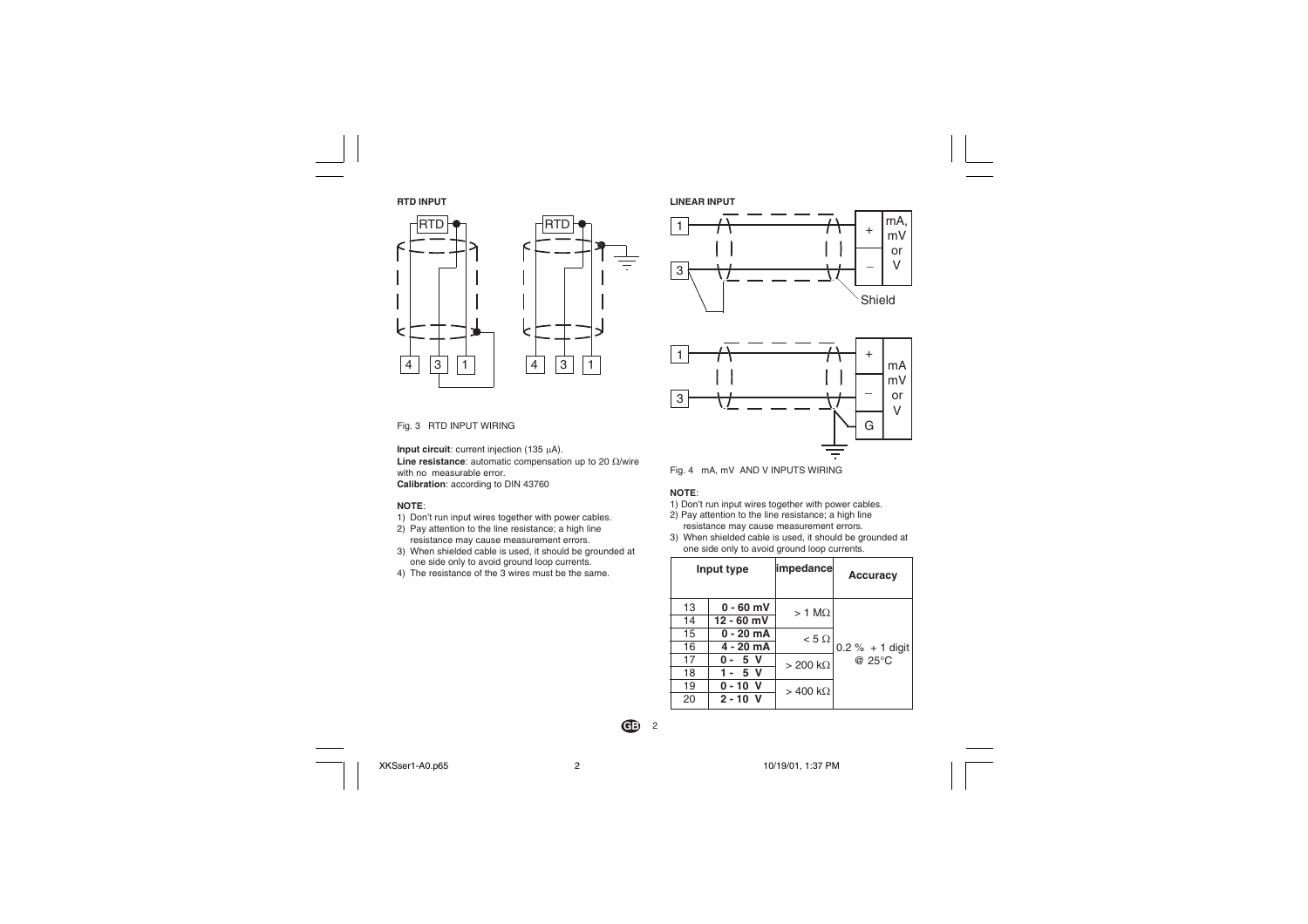### **B) LOGIC INPUT**

#### Safety note:

- 1) Do not run logic input wiring together with power cables.
- 2) Use an external dry contact capable of switching 0.5 mA, 5 V DC.
- 3) The instrument needs 100 ms to recognize a contact status variation.
- 4) The logic inputs are **NOT** isolated by the measuring input. A duble or reinforced isolation between logic inputs and power supply must be assured by the external elements.



#### Fig. 5 - LOGIC INPUT WIRING

This instrument is provided with 3 logic inputs. The binary combination of the logic input 1 and 3 allows to select the operative set point according with the following table:

| logic input 3 | logic input 1 | op. set point   |
|---------------|---------------|-----------------|
| open          | open          | SP              |
| open          | close         | SP <sub>2</sub> |
| close         | open          | SP <sub>3</sub> |
| close         | close         | SP <sub>4</sub> |
|               |               |                 |

The logic input 2 function is programmed by P 24 parameter.

#### **C) VALVE MOTOR DRIVE OUTPUT.**





Fig. 6 - SERVOMOTOR WIRING

The two relay outputs are interlocked. Potentiometer type: from 100  $\Omega$  to 10 k $\Omega$ . **Minimum working stroke**: 50 % of the potentiometer rang in order tu assure the 1% display resolution.

#### **NOTES**:

- 1) Before connecting the instrument to the power line, make sure that line voltage and the load current are in accordance with the contact rating (3A/250V AC on resistive load).
- 2) To avoid electric shock, connect power line at the end of the wiring procedure.
- 3) For servomotor connections use No 16 AWG or larger wires rated for at last 75 °C.
- 4) Use copper conductors only.
- 5) Don't run input wires together with power cables.
- 6) For feedback potentiometer, use shielded cable with the shield connected to the earth at one point only.
- 7) The relay outputs are protected by varistor against inductive load with inductive component up to 0.5 A.

#### **GB** 3

XKSser1-A0.p65 3 10/19/01, 1:37 PM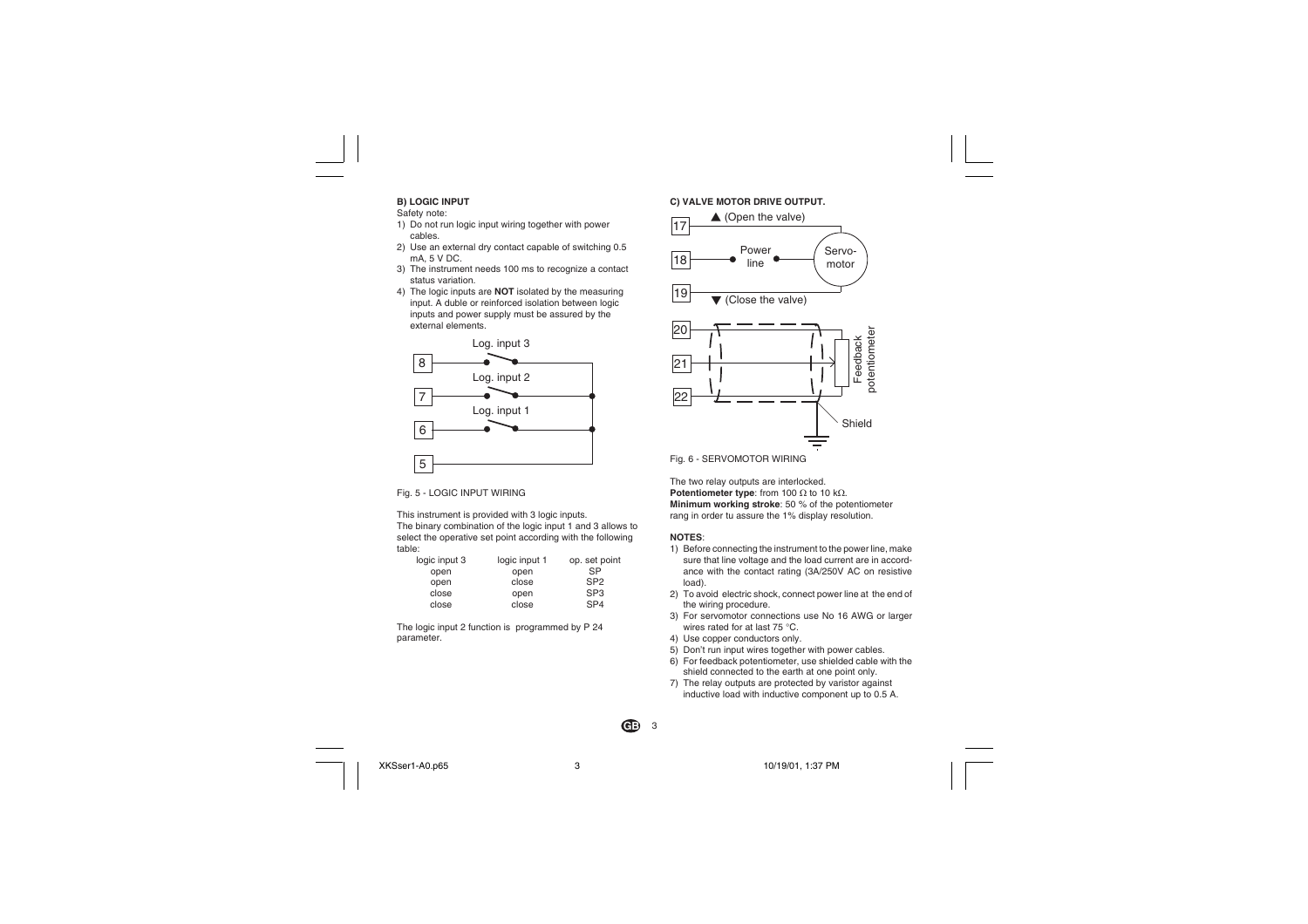#### **D) RELAY OUTPUTS**



#### Fig. 7 RELAY OUTPUTS WIRING

**NOTE**: OUT 1 can be used either as servomotor output or as time proportional relay output; by the P5 parameter (see pag.11) it is possible to set the desired output.

All relay outputs are protected by varistor against inductive load with inductive component up to 0.5 A. The contact rating of OUT 1 is 3A/250V AC on resistive load, the contact rating of OUT 3 and 4 is 2A/250V AC on

resistive load. The contact rating of the OUT 3 and 4 is 2A/250V AC resistive load.

The number of operations is  $1 \times 10^5$  at specified rating. Alarm 2 and alarm 3 are in OR condition on the out 4. The following recommendations avoid serious problems which may occur, when using relay output for driving inductive loads.

#### **INDUCTIVE LOADS**

High voltage transients may occur when switching inductive loads. Through the internal contacts these transients may introduce disturbances which can affect the performance

of the instrument.The internal protection (varistor) assures a correct protection

up to 0.5 A of inductive component.

The same problem may occur when a switch is used in series with the internal contacts as shown in Fig. 8.



#### Fig. 8 EXTERNAL SWITCH IN SERIES WITH THE INTERNAL CONTACT

In this case it is recommended to install an additional RC network across the external contact as shown in Fig. 10

The value of capacitor (C) and resistor (R) are shown in the following table.

| LOAD<br>(mA)                             | C<br>$(\mu F)$       | R               | P                                      | <b>OPERATING</b><br><b>VOLTAGE</b> |
|------------------------------------------|----------------------|-----------------|----------------------------------------|------------------------------------|
| mA<br>$<$ 40<br>$<$ 150 mA<br>< 0.5<br>A | 0.047<br>0 1<br>0.33 | 100<br>22<br>47 | 1/2<br>$\overline{2}$<br>$\mathcal{P}$ | 260 V AC<br>260 V AC<br>260 V AC   |

Anyway the cable involved in relay output wiring must be as far away as possible from input or communication cables.

**GB** 4

XKSser1-A0.p65 4 10/19/01, 1:37 PM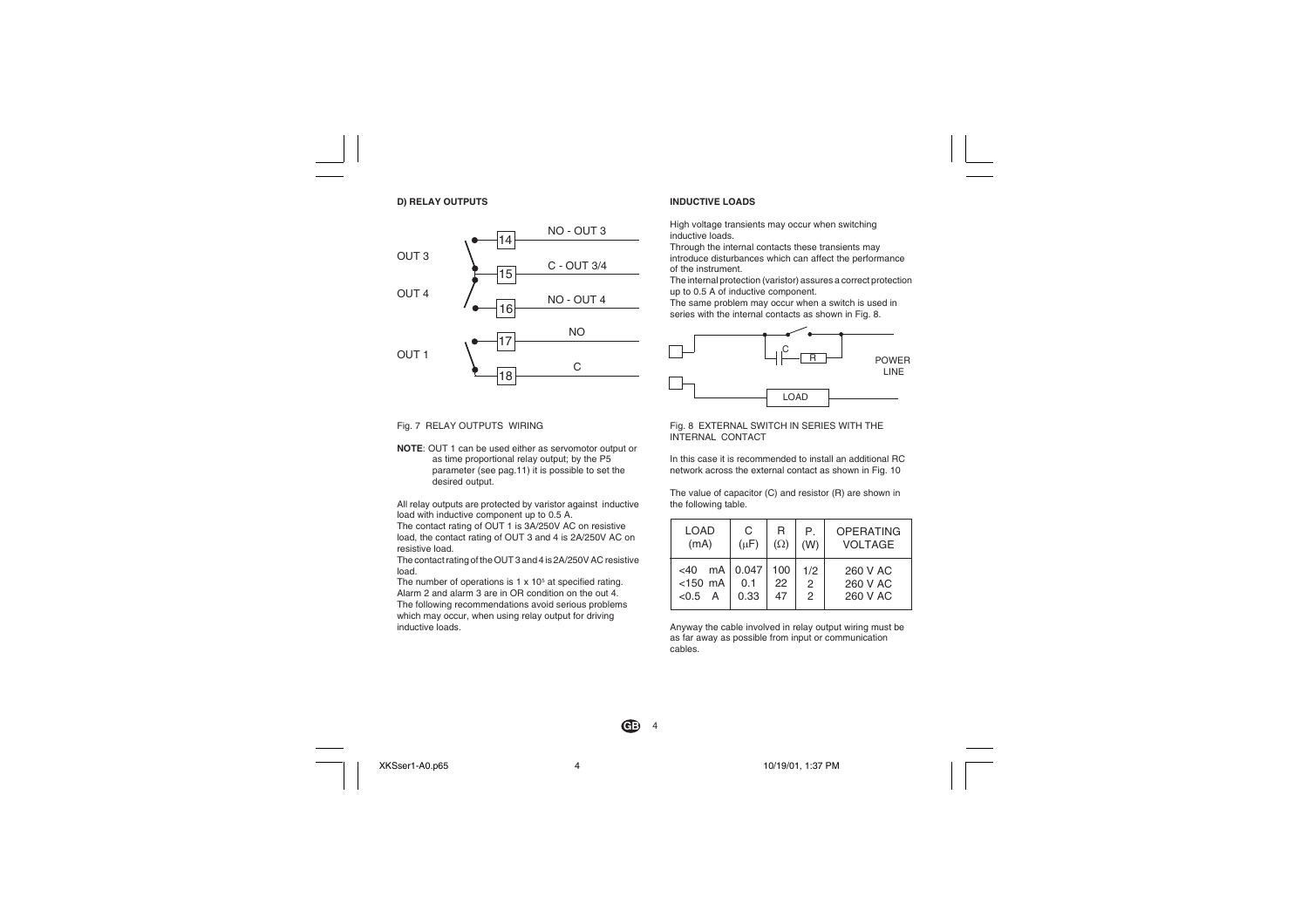#### **SERIAL INTERFACE**

 RS-485 interface allows to connect up to 30 devices with one remote master unit.



#### Fig. 9 - RS-485 WIRING

The cable length must not exceed 1.5 km at 9600 BAUD. It is an isolated RS-485 interface. Interface type: isolated RS-485 Protocol types: MODBUS, JBUS, ERO polling/selecting. Baud rate: programmable from 600 to 19200 BAUD. Byte format: 7 or 8 bit programmable. Parity: even, odd or none programmable. Stop bit: one.

#### Address:

- from 1 to 95 for ERO protocol
- from 1 to 255 for all the other protocols
- Output voltage levels: according to EIA standard.
- **NOTE**: The following report describes the signal sense of the voltage appearing across the interconnection cable as defined by EIA for RS-485. a) The " A " terminal of the generator shall be negative with respect to the " B " terminal for a
	- binary 1 (MARK or OFF) state. b) The " A " terminal of the generator shall be positive with respect to the " B " terminal for a binary 0 (SPACE or ON).

#### **E) POWER LINE WIRING**



Fig. 10 POWER LINE WIRING

100V to 240V AC 50/60Hz (-15% to + 10% of the nominal value).

24 V AC/DC  $(\pm 10 \% \text{ of the nominal value})$ .

#### **NOTE**:

- 1) Before connecting the instrument to the power line, make sure that line voltage corresponds to the descrtiption on the identification label.
- 2) To avoid electric shock, connect power line at the end of the wiring procedure.
- 3) For supply connections use No 16 AWG or larger wires rated for at last 75 °C.
- 4) Use copper conductors only.
- 5) Don't run input wires together with power cables.
- 6) For 24 V DC the polarity is a do not care condition.
- $\overline{7}$ ) The power supply input is fuse protected by a sub miniature fuse rated T, 1A, 250 V. When fuse is damaged, it is advisable to verify the power supply circuit, so that it is necessary to send
- back the instrument to your supplier. 8) The safety requirements for Permanently Connected Equipment say:
	- a switch or circuit-breaker shall be included in thebuilding installation;
	- It shall be in close proximity to the equipment and within easy reach of the operator;
	- it shall be marked as the disconnecting device for the equipment.
- **NOTE**: a single switch or circuit-breaker can drive more than one instrument.
- 9) When a neutral line is present, connect it to terminal 13.

#### **GB** 5

XKSser1-A0.p65 5 10/19/01, 1:37 PM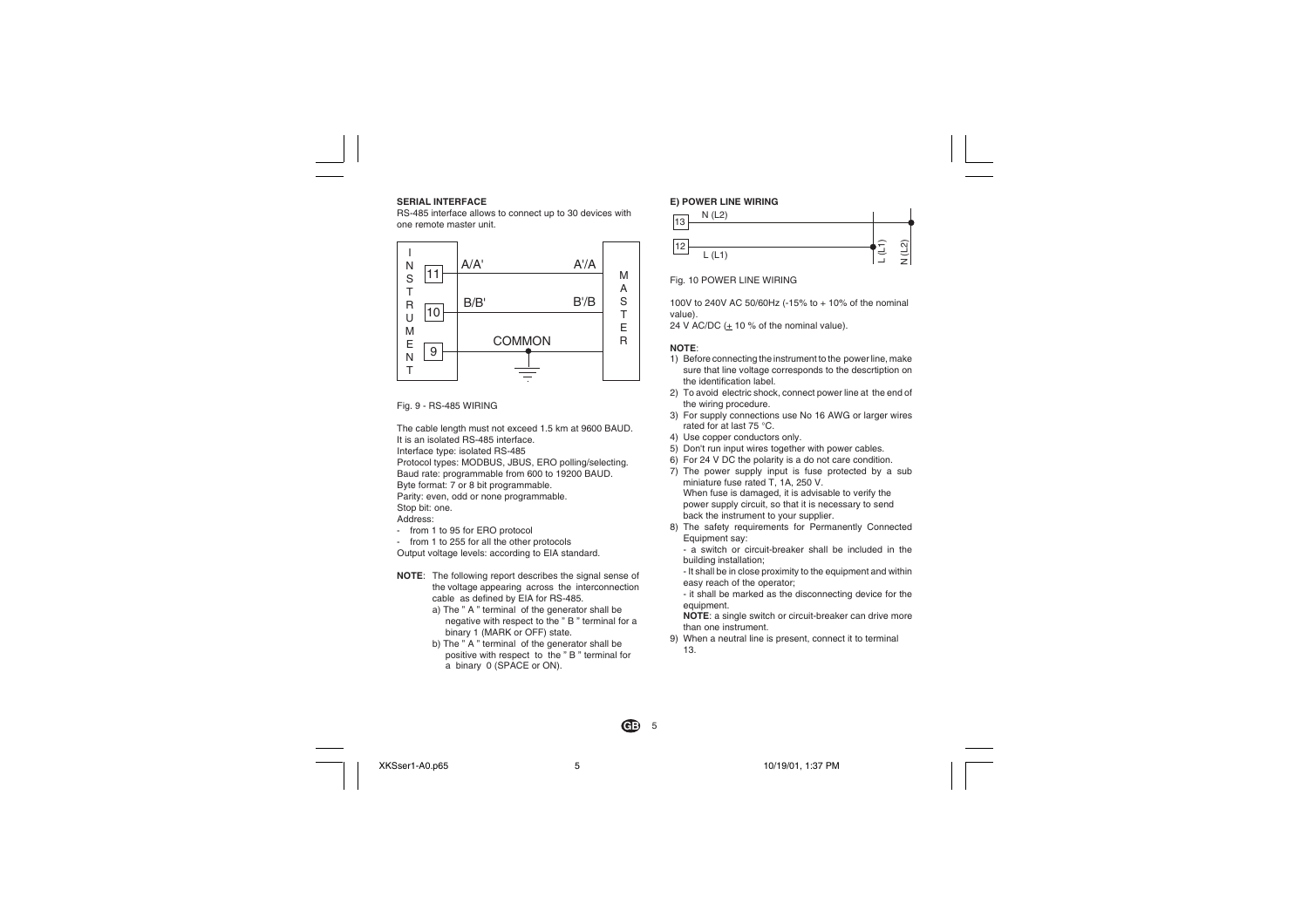#### **PRELIMINARY HARDWARE SETTINGS**

**How to remove the instrument from its case** 1) Switch off the instrument. 2) Push gently the lock A on the right.



3) While the lock A is maintained out, slide out the right side of the instrument.



4) Push gently the lock B on the left. 5) While the lock B is maintained out, slide out the instrument.



#### **INPUT SELECTION**

1) Remove the instrument from its case. 2) It is necessary to set J1 according to the desired input type as shown in the following figure.

| <b>INPUT</b> |       |         | J1      |         |          |
|--------------|-------|---------|---------|---------|----------|
| <b>TYPE</b>  | $1-2$ | $3 - 4$ | $5 - 6$ | $7 - 8$ | $9 - 10$ |
| TC-RTD       | open  | close   | open    | open    | open     |
| 60 mV        | open  | close   | open    | open    | open     |
| 5V           | close | open    | close   | open    | open     |
| 10 V         | open  | open    | close   | open    | open     |
| 20 mA        | open  | open    | open    | close   | close    |

**NOTE** : the not used jumper can be positioned on pin 7-9



Fig. 11

**GB** 6

XKSser1-A0.p65 6 10/19/01, 1:37 PM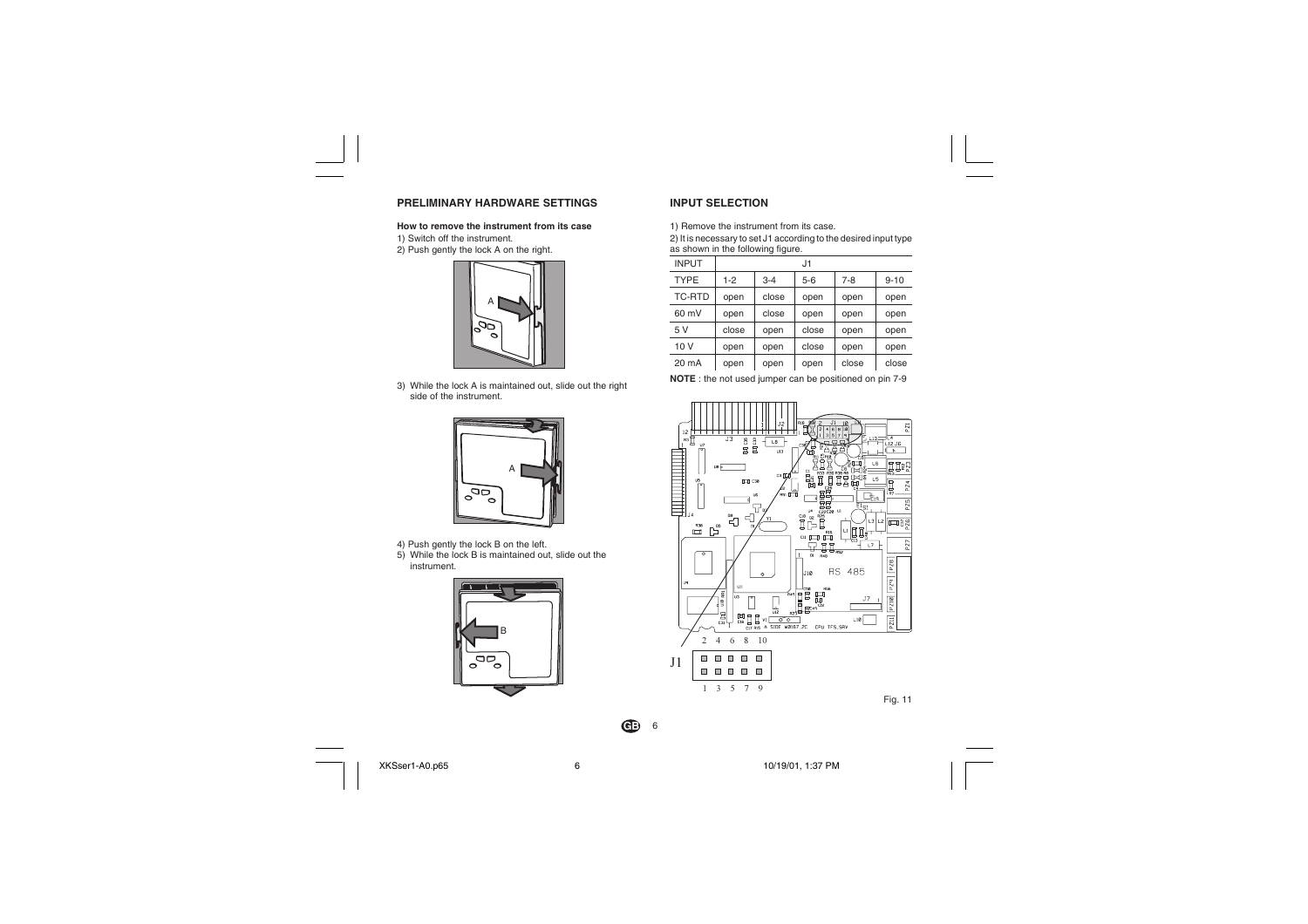#### **OPEN INPUT CIRCUIT**

 This instrument is able to identify the open circuit for TC and RTD inputs.

The open input circuit condition for RTD input is shown by an "overrange" indication.

For TC input, it is possible to select overrange indication (standard) or underrange indication setting the CH2 and SH2

| according to the following table: |               |              |  |  |
|-----------------------------------|---------------|--------------|--|--|
| Overrange (STD)                   | $CH2 = close$ | $SH2 = open$ |  |  |

| Underrange | $CH2 = open$ | $SH2 = close$ |
|------------|--------------|---------------|
|            |              |               |

Both pads are located on the soldering side of the CPU card



Fig. 12

#### **GB** 7

XKSser1-A0.p65 7 10/19/01, 1:37 PM



- 1) Switch on the instrument.
- The upper display shows the measured value while the lower display shows the programmed set point value (we define the above condition as "normal display mode").
- 2) Push "FUNC" pushbutton and, maintaining the pressure, push the "MAN" pushbutton for more than 4 seconds.
	- The lower display will show "ConF" while the upper display will show "C.ñOn".
	- **NOTE**: two different configuration mode are possible:
- A) **Monitor mode**: in this mode it is possible to monitor but not to modify the configuration parameter. During the monitor mode the instrument continue to perform the standard control.
- B) **Modify mode**: in this mode it is possible to verify and to modify all configuration parameter.
- 3) By ▲ and ▼ pushbuttons select the "C.ñOd" indication (modify mode).
- 4) Push the "FUNC" pushbutton.

**NOTES**:

- 1) When modify mode is started, the instrument stops the control action and:
- sets control outputs to OFF;
- sets alarms in no alarm condition:
- disables the serial link.
- 2) If the configuration is protected by security code the display will show:



By  $\blacktriangle$  and  $\blacktriangledown$  keys enter a value equal to the configuration security code (see P55 parameter) or the master key code (see appendix A). **Note:** the master key code allows to enter in modify configuration parameters mode either if the configuration security code is lost or if the configuration parameters are always protected (P55 = 1).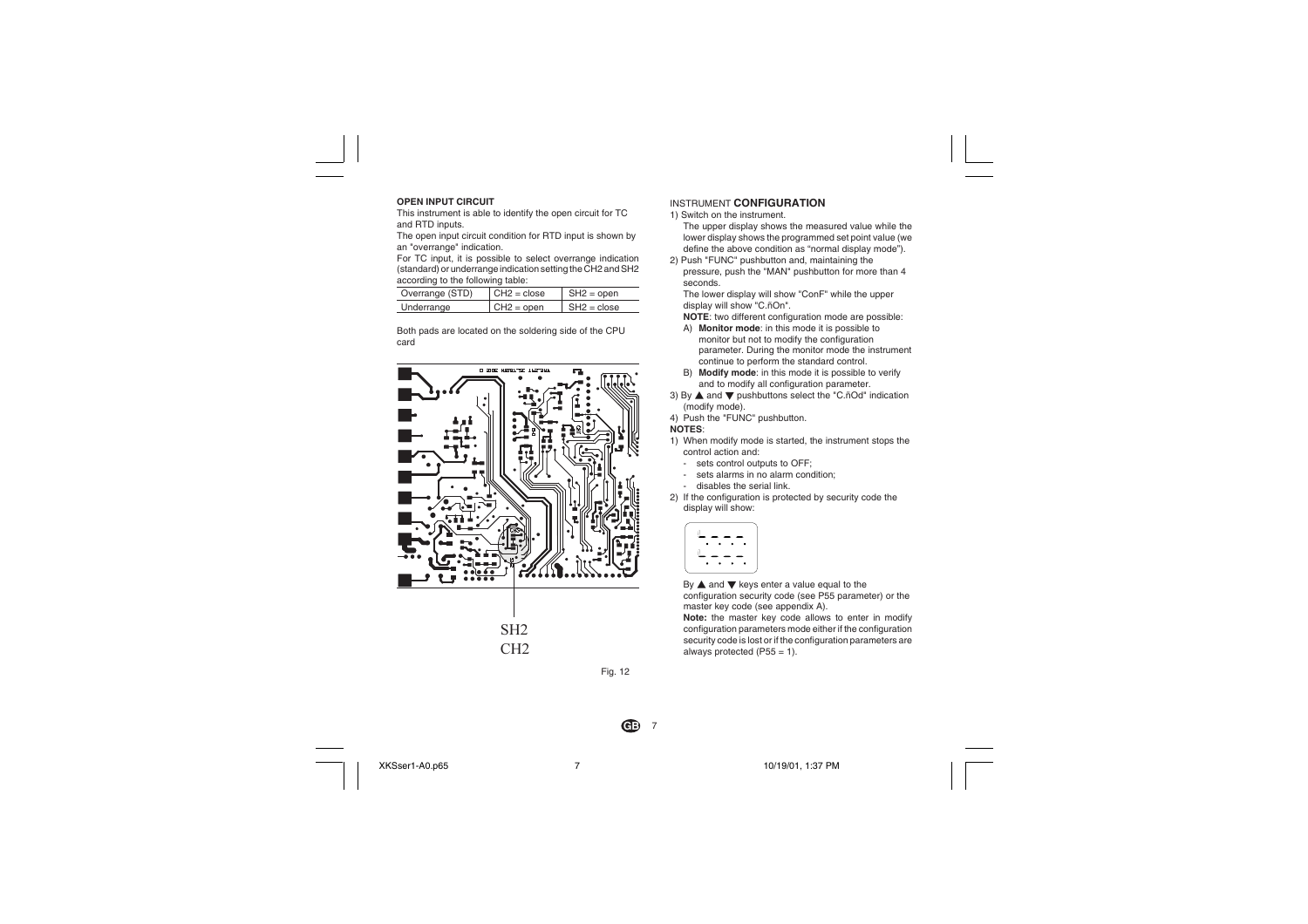When it is desired to exit from configuration modify mode proceed as follows:

- a) Push "FUNC" or "MAN" push-button more times until the "C.End" parameter is displayed.
- b) Pushing "▲" or "▼" push-button select the "YES" indication.
- c) Push "FUNC" push-button. The instrument ends the configuration modify mode, preforms an automatic reset and restarts in the run time mode.

#### **Pushbutton function during configuration mode**

- $FUNC =$  This will memorize the new value of the selected parameter and go to the next parameter (increasing order).
- MAN = This will scroll back the parameters without memorization of the new value.
- <sup>=</sup> This will increase the value of the selectedparameter
- $\blacktriangledown$  <sup>=</sup> This will decrease the value of the selected parameter.

### **CONFIGURATION PARAMETERS**

- **Notes:**
- 1) In the following pages we will describe all the parameters of the instrument but the instrument will show only the parameters related with the specific hardware and in accordance with the specific instrument configuration (i.e. setting OUT 3 (P7) = nonE, (not used), all the parameters related with this output will not be displayed).
- 2) During configuration mode, the lower display shows the mnemonic code of the selected parameter while the upper display shows the value or the status assigned to the selected parameter.

#### **dF.Cn = Load default configuration data**

- $OFF = No$  default data loading
- $tb.1 =$  Load table 1 default data loading (european)  $tb.2 =$  Load table 2 default data loading (american) For more datails see appendix A.
- 

## **SEr1 = Serial interface protocol**

- $OFF = No$  serial interface
- Ero = Polling/selecting ERO
- ñbUS = Modbus jbUS = Jbus
- **SEr2 = Serial link device address**

#### Not available when SEr1 = OFF From 1 to 95 for ERO protocol From 1 to 255 for all the other protocols **NOTE**: the electrical characteristic of the RS 485 serialinterface will allow the connection of 31 devices maximum.

#### **SEr3 = Baude rate for serial link**

Not available when SEr1 = OFF From 600 to 19200 baud.**NOTE**: 19200 baud is shown on display as 19.2.

### **SEr4 = Byte format for serial link**

- Not available when  $SET1 = OFF$  $7E = 7$  bits + even parity (For ERO protocol only)
- $70 = 7$  bits + odd parity (For ERO protocol only)
- $8E = 8 \text{ bits} + \text{even parity}$
- $8O = 8 \text{ bits} + \text{ odd}$  parity
- $8 = 8$  bits without parity

#### **P1 - Input type and standard range**

| 0  | $= TC$ type  | L      | range | 0        |          | +400.0 °C         |
|----|--------------|--------|-------|----------|----------|-------------------|
| 1  | $= TC$ type  | L      | range | 0        |          | +900 $^{\circ}$ C |
| 2  | $= TC$ type  | J      | range | $-100.0$ |          | $+400.0 °C$       |
| 3  | $= TC$ type  | J      | range | $-100$   |          | $+1000 °C$        |
| 4  | $= TC$ type  | Κ      | range | $-100.0$ |          | +400.0 °C         |
| 5  | $= TC$ type  | Κ      | range | $-100$   | $\prime$ | $+1370 °C$        |
| 6  | $= TC$ type  | Т      | range | $-199.9$ | 1        | +400.0 °C         |
| 7  | $= TC$ type  | Ν      | range | $-100$   | $\prime$ | $+1400 °C$        |
| 8  | $= TC$ type  | R      | range | 0        |          | +1760 $°C$        |
| 9  | $= TC$ type  | S      | range | 0        |          | $+1760 °C$        |
| 10 | $= TC$ type  | B      | range | 0        |          | +1820 $°C$        |
| 11 | $=$ RTD type | Pt 100 | range | $-199.9$ | 1        | $+400.0 °C$       |
| 12 | $=$ RTD type | Pt 100 | range | $-200$   |          | $+800 °C$         |
| 13 | $= mV$       | Linear | range | 0        | 1        | 60 mV             |
| 14 | $= mV$       | Linear | range | 12       | $\prime$ | 60 mV             |
| 15 | $= mA$       | Linear | range | 0        |          | 20 mA             |
| 16 | $= mA$       | Linear | range | 4        |          | 20 mA             |
| 17 | $= V$        | Linear | range | 0        |          | 5 V               |

#### **GB** 8

XKSser1-A0.p65 8 10/19/01, 1:37 PM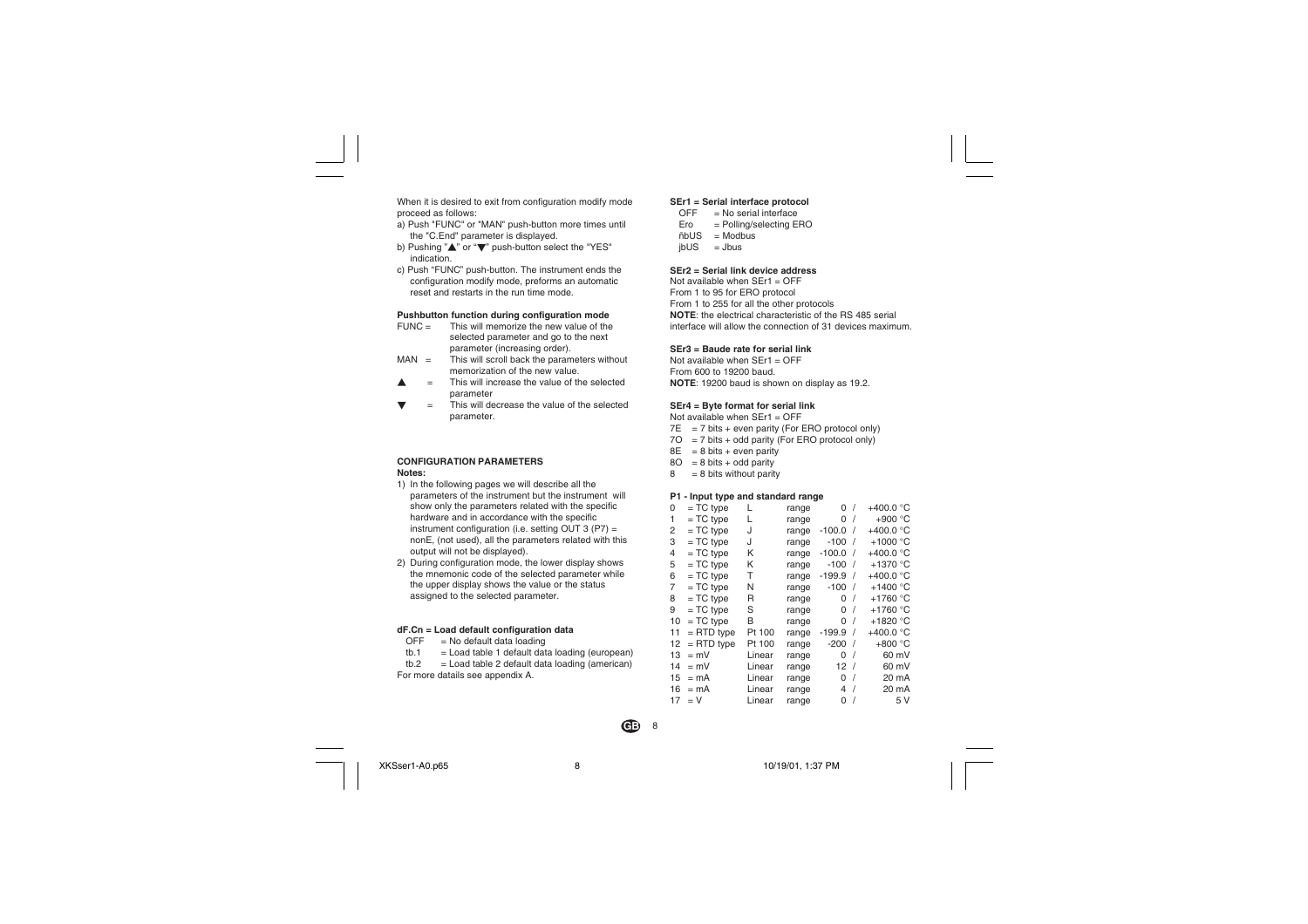| $18 = V$                                                      | Linear | range | 1                                  | 5 V                |
|---------------------------------------------------------------|--------|-------|------------------------------------|--------------------|
| 19<br>$= V$                                                   | Linear | range | 0                                  | 10 V               |
| 20<br>$= V$                                                   | Linear | range | 2/                                 | 10 V               |
| $21 = TC$ type                                                | L      | range | 0<br>$\prime$                      | +1650 °F           |
| $22 = TC$ type                                                | J      | range | $-150$                             | +1830 $°F$         |
| $23 = TC$ type                                                | Κ      | range | $-150/$                            | +2500 $°F$         |
| $24 = TC$ type                                                | т      | range | $-330$<br>$\overline{\phantom{a}}$ | $+750$ °F          |
| $25 = TC$ type                                                | Ν      | range | $-150$<br>$\overline{\phantom{a}}$ | +2550 $°F$         |
| $26$ = TC type                                                | R      | range | 0<br>$\sqrt{ }$                    | +3200 °F           |
| $27 = TC$ type                                                | S      | range | 0<br>$\prime$                      | +3200 $^{\circ}$ F |
| $28 = TC$ type                                                | B      | range | 0<br>$\prime$                      | +3310 °F           |
| $29 =$ RTD type                                               | Pt 100 | range | $-199.9$<br>$\sqrt{ }$             | +400.0 $\degree$ F |
| $30 =$ RTD type                                               | Pt 100 | range | $-330$<br>$\sqrt{ }$               | +1470 $\degree$ F  |
| <b>NOTE:</b> selecting P1 = 0, 2, 4, 6, 10, 11, 28 or 29, the |        |       |                                    |                    |
| instrument set automatically P43 = FLtr. For all the          |        |       |                                    |                    |
| remaining ranges it will set P43 = nOFL.                      |        |       |                                    |                    |

#### **P2 = Decimal point position**

This parameter is available only when a linear input is selected (P1 = 13, 14, 15, 16, 17, 18, 19 or 20).

- $---<sub>1</sub>$  = No decimal figure.
- $--- -$  = One decimal figure.
- $--- -$  = Two decimal figures.
- $-$ .  $-$  Three decimal figures.

#### **P3 = Initial scale value**

 For linear inputs it is programmable from -1999 to 4000. For TC and RTD input it is programmable within the input range.

#### **Notes:**

- 1) When this parameter is modified, rL parameter will be re-aligned to it.
- 2) If a linear input is selected, the value of this parameter can be greater than P4 in order to get a reverse readout.

#### **P4 = Full scale value**

- For linear inputs it is programmable from -1999 to 4000. For TC and RTD inputs, it is programmable within the input range.
- **Notes:**
- 1) When this parameter is modified, rH parameter will be re-aligned to it.

# **GB** 9

XKSser1-A0.p65 9 10/19/01, 1:37 PM

- 2) If a linear input is selected, the value of this parameter can be smaller than P3 in order to get a reverse
- readout.
- The initial and full scale values determine the input span which is used by the PID algorithm, the SMART and the alarm functions.
- **NOTE:** the minimum input span  $(S = P4 P3)$ , in absolute value, should be set as follows:
- For linear inputs,  $S \ge 100$  units.
- For TC input with  $°C$  readout, S  $\geq 300$  °C.
- For TC input with  $\degree$ F readout, S  $>$  550  $\degree$ F.
- For RTD input with °C readout, S > 100 °C.
- For RTD input with  $\degree$ F readout, S  $\geq$  200  $\degree$ F.

#### **P5 = Output 1 type**

#### Sñ.OL= servomotor open loop. Sñ.CL = servomotor close loop.

rEv = time proportional control output with reverse action dir = time proportional control output with direct action.



#### **NOTES:**

- 1) If P5 is changed to "Sñ.OL" or it is changed from "Sñ.OL" to another selection, the parameter P41 will be forced to 0.
- 2) If P5 is changed to "rEv" the cycle time (Cy1) will be forced to 15 s
- 3) If P5 is changed to "dir" the cycle time (Cy1) will be forced to:  $10 \text{ s}$  when  $P25 = Air$ 4 s when  $P25 = OIL$ 2 s when P25 = H2O

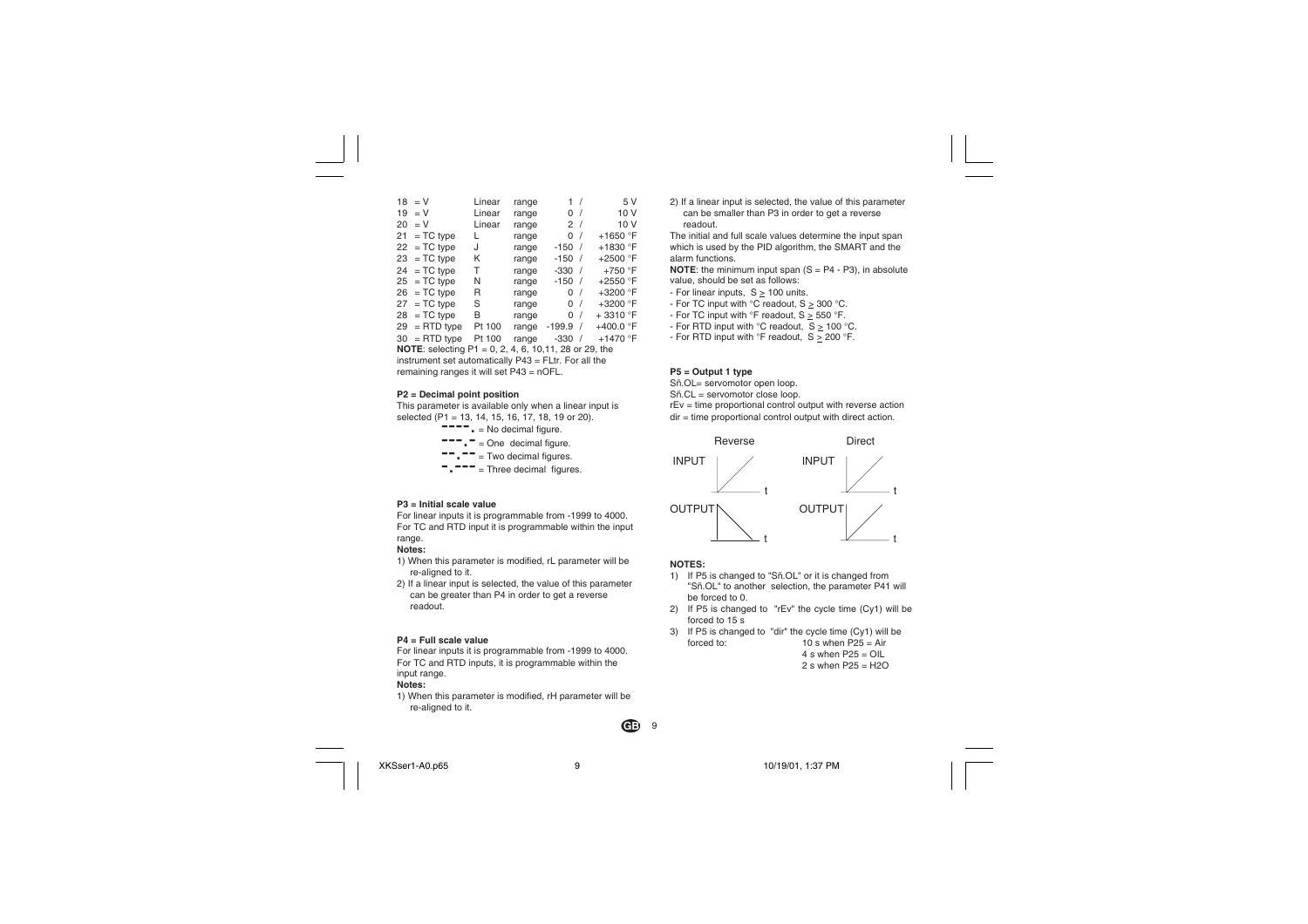#### **P6 = Valve position indication.**

- This parameter is available only if  $P5 = S\tilde{p}$ . OL
- $Fb =$  the valve position will be displayed
- no.Fb = the valve position will not be displayed (the feedback potentiometer can be omitted)

#### **P7 = Output 3 function.**

- $none =$  output not used.
- AL1.P = it is used as Alarm 1 output and the alarm 1 is programmed as process alarm.
- AL1.b =  $\overline{\phantom{a}}$  it is used as Alarm 1 output and the alarm 1 is programmed as band alarm.
- $AL1.d =$  it is used as Alarm 1 output and the alarm 1 is programmed as deviation alarm.
- $rEv =$  it is used as second time proportional control output with reverse action.
- dir = it is used as second time proportional control output with direct action.
- **NOTES:**
- 1) If P7 is changed to "rEv" the cycle time (Cy3) will be forced to 15 s
- 2) If P7 is changed to "dir" the cycle time (Cy3) will be forced to:  $10 \text{ s}$  when  $P25 = Air$  $4 s$  when  $P25 = OIL$ 2 s when P25 = H2O
- 3) Only one of the two outputs (see P5 and P7) can be configured as "rEv" control output.
- 4) Only one of the two outputs (see P5 and P7) can be configured as "dir" control output.
- 5) If the servomotor output is selected (P5 ="Sñ.OL" or "Sñ.CL") the OUT 3 can be set as alarm output only (P7  $=$  "AL1. $P$ " or "AL1.b" or "AL1.d").

#### **P8 = Alarm 1 operating mode**

- Available only when P7 is equal to AL1.P, AL1.b or AL1.d. H.A. = High alarm (outside for band alarm) with
- automatic reset. L.A. = Low alarm (inside for band alarm) with automatic reset.
- H.L. = High alarm (outside for band alarm) with manual reset (latched).
- $L.L. =$  low alarm (inside for band alarm) with manual reset (latched).

#### **P9 = Alarm 2 function (OUT 4).**  $nonF =$  output not used.

- 
- $AL2.P =$  it is used as Alarm 2 output and the alarm 2 is programmed as process alarm.
- $AL2.b =$  it is used as Alarm 2 output and the alarm 2 is programmed as band alarm.
- AL2.d = it is used as Alarm 2 output and the alarm 2 is programmed as deviation alarm.

**NOTE**: The alarm 2, the alarm 3 and the "Loop break alarm" are in OR condition on the same output (OUT 4) but the alarm 3 and the "Loop break alarm" are mutually exclusive.

#### **P10 = Alarm 2 operating mode**

- Available only when P9 is different from "nonE".  $H.A. =$  High alarm (outside for band alarm) with
- automatic reset.
- L.A. = Low alarm (inside for band alarm) with automatic reset.
- H.L. = High alarm (outside for band alarm) with manual reset (latched).
- L.L. = low alarm (inside for band alarm) with manual reset (latched).

#### **P11 = Alarm 3 function (OUT 4)**

#### $none =$  output not used.

- $AL3.P =$  it is used as Alarm 3 output and the alarm 3 is programmed as process alarm.
- $AL3.b =$  it is used as Alarm 3 output and the alarm 3 is programmed as band alarm.
- $AL3.d =$  it is used as Alarm 3 output and the alarm 3 is programmed as deviation alarm.

**NOTE:** The alarm 2, the alarm 3 and the "Loop break alarm" are in OR condition on the same output (OUT 4) but the alarm 3 and the "Loop break alarm" are mutually exclusive.

#### **P12 = Alarm 3 operating mode and loop break alarm reset type**

Available only when P11 is different from "nonE" or P51 is different from "diS".

- H.A. = High alarm (outside for band alarm) with automatic reset.
- L.A. = Low alarm (inside for band alarm) with automatic reset.

**GB** 10

XKSser1-A0.p65 10 10/19/01, 1:37 PM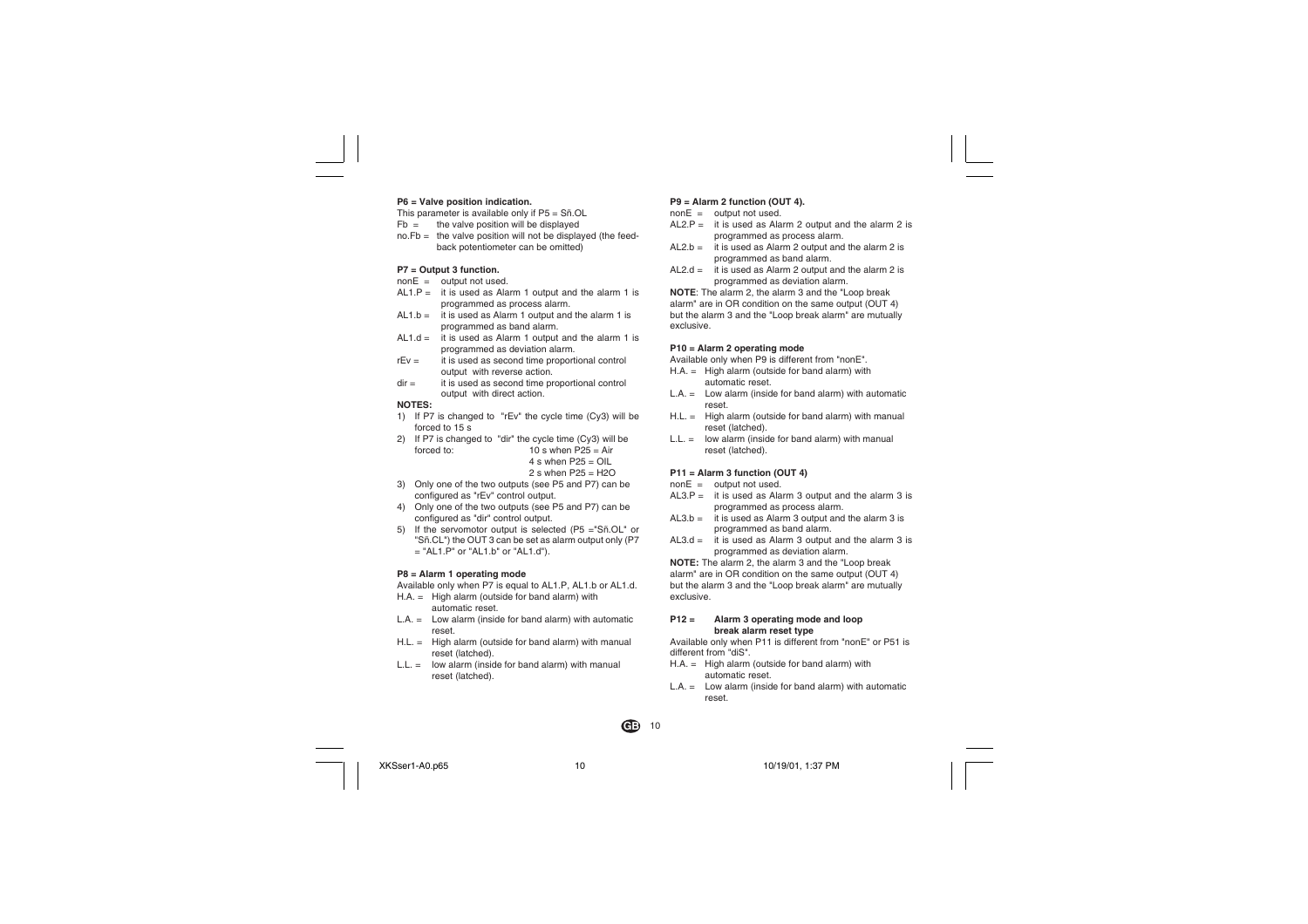- H.L. = High alarm (outside for band alarm) with manual reset.
- $L.L. =$  low alarm (inside for band alarm) with manual reset.

 **NOTE:** The Loop break alarm assumes the same alarm reset type selected with P12 parameter.

#### **P13 = Programmability of the alarm 3.**

- Available only when P11 is different from "nonE". OPrt = Alarm 3 threshold and hysteresis are
	- programmable in operating mode.
- COnF = Alarm 3 threshold and hysteresis are programmable in configuration mode.
- SPEC= During configuration mode, the user assigns to the alarm 3 the hysteresis value and two threshold values while, during operative mode, he can select the first or the second thresholdvalue as operative threshold value.

#### **P14 = Alarm 3 first threshold value.**

 Available only when P11 is different from "nonE" and P13 is equal to "COnF" or "SPEC". Range: - For process alarm - within the range limits.

- For band alarm - from 0 to 500 units.- For deviation alarm - from -500 to 500 units.

#### **P15 = Alarm 3 second threshold value**

 Available only when P11 is different from "nonE" and P13 is equal to "SPEC". Range: - For process alarm - within the range limits.

- For band alarm from 0 to 500 units.
- For deviation alarm from -500 to 500 units.

#### **P16 = Alarm 3 hysteresis value**

Available only when P11 is different from "nonE" and P13 is equal to "COnF" or "SPEC". Range: from 0.1% to 10.0 % of the span selected with P3 and P4 parameters.

#### **P17 = Threshold of the "Soft Start" function.**

 Available only when P5 is different from "Sñ.OL" or "Sñ.CL".Threshold value, in eng. units, to initiate the "Soft start" function (output power limiting) at start up. Range : within the readout span. **NOTES**:

1) This threshold value will not be taken into account when  $tOL = InF$  (power limiting ever active).

2) When it is desired to disable the soft start function, set P17 equal to the lower readout value or set the OLH parameter equal to 100.0% (no power limiting).

#### **P18 = Safety lock**

**NOTE**: When P18 is selected, the display will show: - "0" if P18 is equal to 0

- "1" if P18 is equal to 1

- "SFt.A" if P18 is included from 2 to 4999
- "SFt.B" if P18 is included from 5000 to 9999.
- Using  $\triangle$  and  $\nabla$  pushbutton set the P18 according to the following conditions:
- $0 =$ No parameter protection. The device is always in unlock condition and all parameters can be modified.
- $1 =$  The device is always in lock condition and no one of the parameters (exception made for SP, SP2, SP3, SP4 and alarm manual reset) can be modified (for SMART status see P33 parameter).
- From 2 to 4999 = This combination number is a secret value to be used, in run time (see nnn parameter) to put device in lock/unlock condition. With this selection, the lock/unlock condition has no effect on SP, SP2, SP3, SP4 and manual reset of the alarms (for SMART status see P33).
- From 5000 to 9999 = This combination number is a secret value to be used, in run time (see nnn parameter) to put device in lock/unlock condition. With this selection, the lock/unlock condition has no effect on SP, SP2, SP3, SP4 , manual reset of the alarms and AL1/ AL2/ AL3 thresholds (for SMART status see P33).

**NOTE**: P19, P20, P21, P22 and P23 are not used.

#### **P24 = Logic input 2 function (contact)**

**GB** 11

 $none = Logic input 2 not used$ AU.nA = Logic input 2 used for AUTO/ MAN control mode selection. Open = AUTO

XKSser1-A0.p65 11 11 10019/01, 1:37 PM

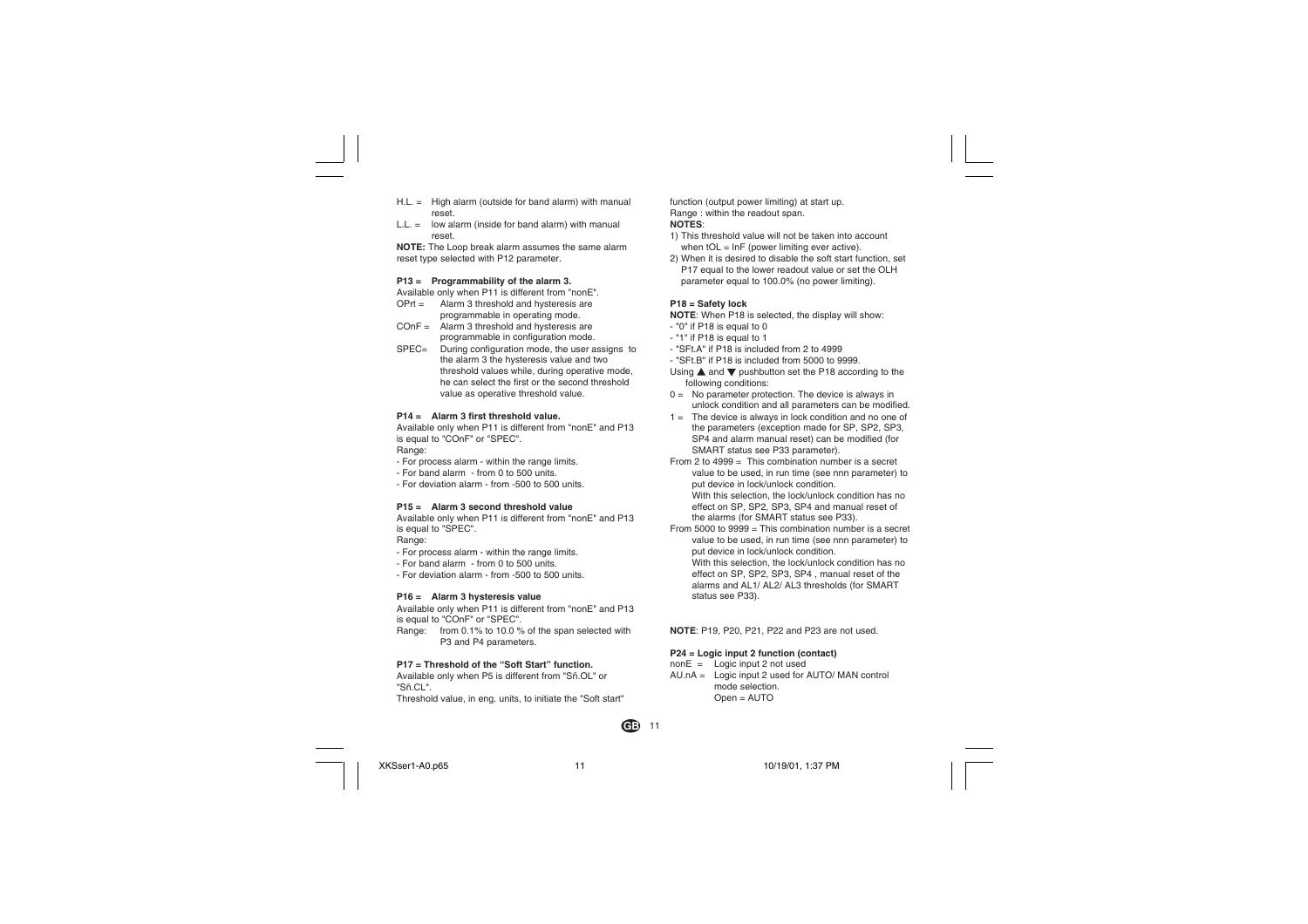#### Closed = MANUAL rE.dr = Logic input 2 used for REVERSE/ DIRECT control mode selection. Open = REVERSE Closed = DIRECT **NOTE**: this selection is available only when P5 = "Sñ.OL" or "Sñ.CL".

#### **P25 = Cooling media.**

Available only when the device is configured with two control outputs.<br>Alr = Air  $OL = Oil$   $H2O = water$ Changing P25 parameter, the instrument forces the cycle

time and relative cooling gain parameter to the default value related with the chosen cooling media. When  $P25 = Alr - Cyx = 10$  s and  $rC = 1.00$ 

 $P25 = OIL - Cyx = 4 s and rC = 0.80$  $P25 = H2O$  - Cvx = 2 and rC = 0.40

#### **P26 = Alarm 1 action**

condition)

 Available only when P7 is equal to "AL1.P" or "AL1.b" or "AL1.d".

 dir <sup>=</sup> direct action (relay energized in alarm condition)  $rEV =$  reverse action (relay de-energized in alarm

#### **P27 = Alarm 1 stand-by function (mask)**

Available only when P7 is equal to "AL1.P" or "AL1.b" or AL1.d".

OFF = stand-by function (mask alarm) disabled On = stand-by function (mask alarm) enabled **NOTE**: If the alarm is programmed as band or deviation alarm, this function masks the alarm condition after a set point change or at the instrument start-up until the process variable reaches the alarm threshold plus or minus hysteresis. If the alarm is programmed as a process alarm, this function masks the alarm condition at instrument start-up until the process variable reaches the alarm threshold plus or minus hysteresis.

#### **P28 = Action of the out 4**

 Available only when P9 or P11 are different from "nonE" or P51 is different from "diS".

rEV <sup>=</sup> reverse action (relay de-energized in alarm condition)

#### **P29 = Alarm 2 stand-by function (mask alarm)**

Available only when P9 is different from "nonE".  $OFF =$  Stand by (mask) disabled On = Stand by  $(mask)$  enabled **P30 = Alarm 3 stand-by function (mask alarm)** Available only when P11 is different from "nonE".  $OFF =$  Stand by (mask) disabled On = Stand by  $(mask)$  enabled

#### **P31 = OFFSET applied to the measured value**

This will set a constant OFFSET throughout the readout range. It is skipped for linear inputs

- For readout ranges with decimal figure, P31 is programmable from -19.9 to 19.9.
- For readout ranges without decimal figure, P31 is programmable from -199 to 199.



#### **P32 = Displayable protected parameters**

- This parameter is skipped when  $P18 = 0$ .
	- OFF = Protected parameters cannot be displayed. On = Protected parameter can be displayed.

#### **P33 = SMART function**

**GB** 12

- 0 = SMART function disabled.
- 1 = SMART function in NOT protected by safety lock.
- 2 = SMART function is under safety lock protection.

 $dir = direct action (relay energized in alarm condition)$ 

XKSser1-A0.p65 12 12 12 12 10/19/01, 1:37 PM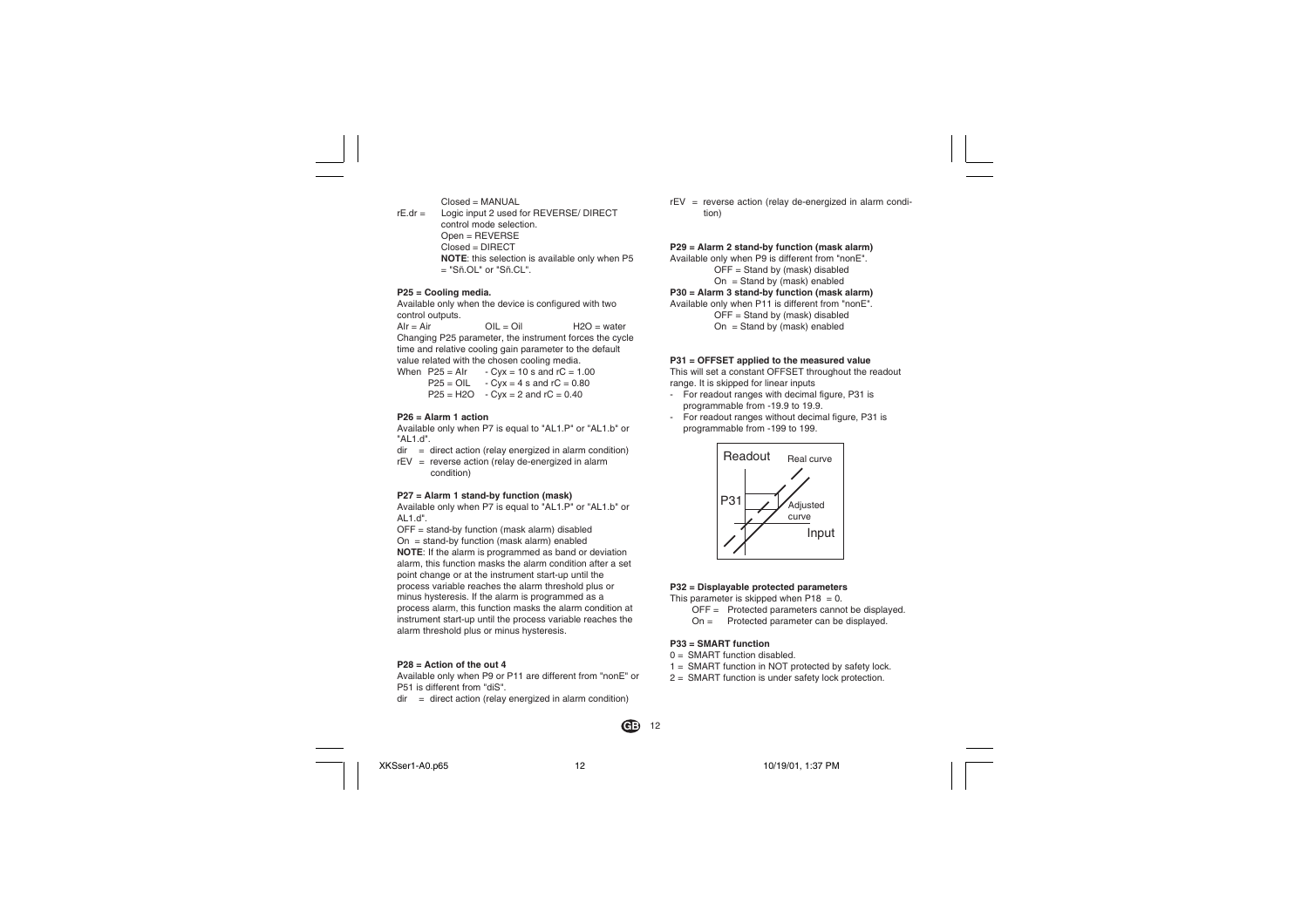#### **P34 = Maximum value of the proportional band calculated by the SMART algorithm.**

This parameter is skipped if P33=0. It is programmable from P35 value to 200.0 %.

#### **P35 = Minimum value of the proportional band calculated by the SMART algorithm**

This parameter is skipped if P33=0. It is programmable from 1.0 % to P34 value.

#### **P36 = Minimum value of the integral time calculated by the SMART algorithm.**

This parameter is skipped if P33=0. It is programmable from 1 second (00.01) to 2 minutes (02.00).

#### **P37 = Relative cooling gain calculated by SMART function.**

 This parameter available only when device is configured with two control output and P33 is different from 0.

- OFF = SMART algorithm does not calculate the rC parameter value
- On = SMART algorithm calculates the rC parameter value.

#### **P38 = MANUAL function**

OFF = manual function is disabled

On = manual function can be enabled/disabled by MAN pushbutton or by contact closure on logic input 2.

#### **P39 = Device status at instrument start up.**

This parameter is skipped when P38 = OFF.

- $0 =$  the instrument starts in AUTO mode.
- $1 =$  the instrument starts in manual mode. If the time proportioning output is configured, the power output will be set to 0.  $\Box$  If servomotor control is configured, the

instrument will not modify the valve position.

- 2 = It starts in the same way it was prior to the power shut down.
	- $\Box$  If the time proportioning output is configured and the instrument was in manual mode, the power output will be set to 0.
	- $\Box$  If servomotor control is configured and the instru-

**GB** 13

#### ment was in manual mode, the instrument will not modify the valve position.

- 3 = It starts in the same way it was prior to the power shut down.
	- $\Box$  If: the time proportioning output is configured - the instrument was in manual modethe power output will be set equal to the last value
	- prior to power shut down.  $\Box$  If: - servomotor control is configured
	- the instrument was in manual mode
		- P40 = "bUnP"
	- the instrument will not modify the valve position.
	- If: servomotor control is configured
		- the instrument was in manual mode
		- P40 is different from "bUñP"

 the instrument will modify the valve position in order to reach the value set in P40.

#### **P40 = Transfer from AUTO to MANUAL**

This parameter is skipped if P38 = OFF When  $PS = "Sñ.OL"$  and  $PS = "no.Fb"$ , this parameter is forced to "bUñP" and it cannot be modified.

- When the device is configured for one control output, P40 can be set from 0 to 100
- When device is configured for two control outputs, P40 can be set from -100 to 100.

Above the 100 value the instrument will show "bUñP" and the transfer will be bumpless (the manual mode starts with an output value equal to the last value in the auto mode)

**NOTE**: If P40 is different from "bUñP" and an open loop servomotor control with feedback potentiometer is programmed, the instrument will reach the P40 value using the feedback indication.

#### **P41 = Conditions for output safety value**

When P5 is different from "Sñ.OL" the P41 possible selections are:

0 = No safety value ("Standard" effect)

- 1 = Safety value applied when overrange or underrange condition is detected.
- 2 = Safety value applied when overrange condition is detected.
- 3 = Safety value applied when underrange condition is detected.

XKSser1-A0.p65 13 13 10/19/01, 1:37 PM

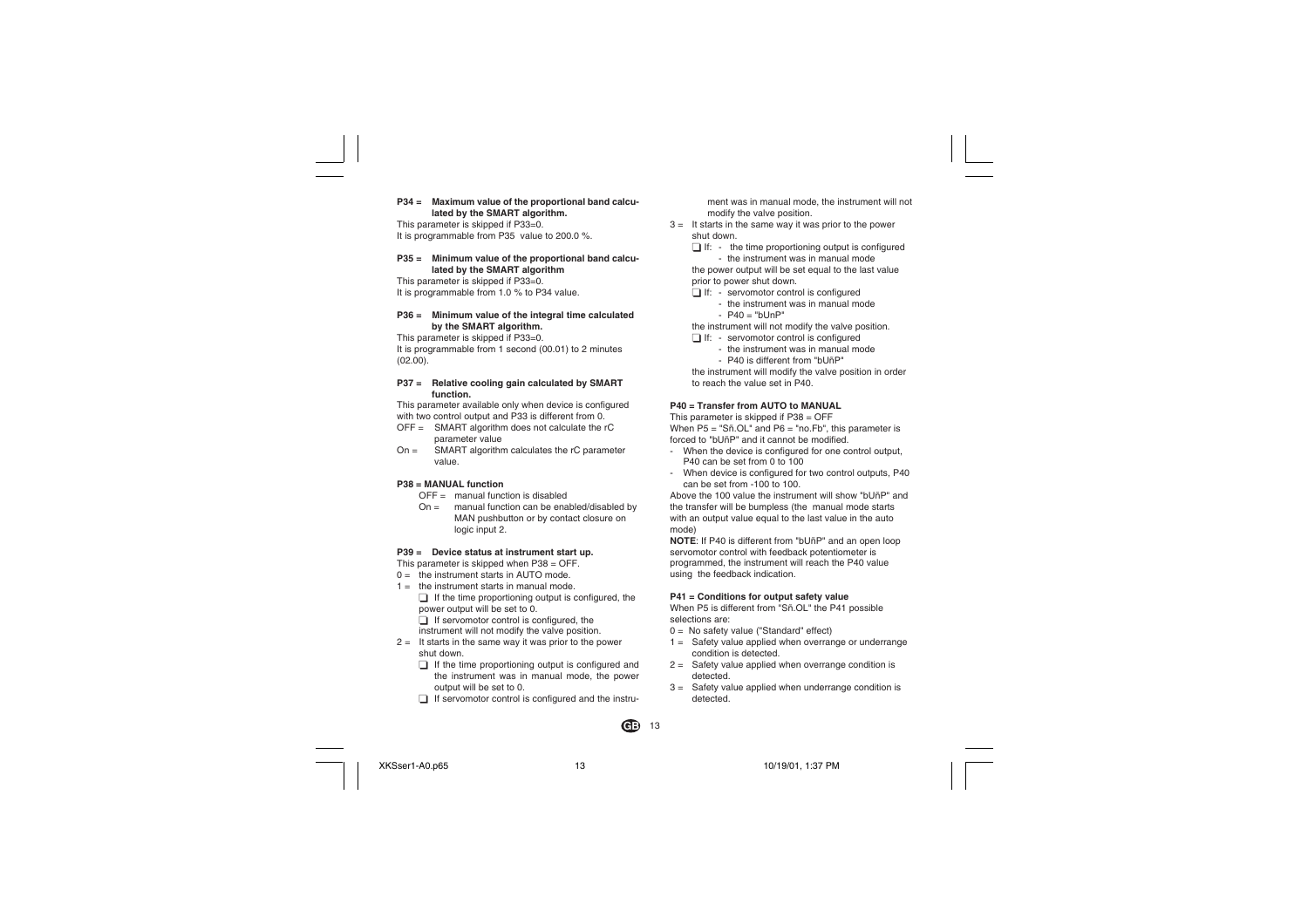When P5 is equal to "Sñ.OL" the P41 possible selections are:

- 0 = No safety value ("Standard" effect)
- 4 = When an overrange or an underrange condition is detected the instrument will close the OUT 1  $(A)$ relay contact.
- 5 = When an overrange or an underrange condition is detected the instrument will close the OUT 2  $(\blacktriangledown)$ relay contact.
- 6 = When an overrange or an underrange condition is detected the instrument will revert the "standard"effect.

 **NOTE**: For "Standard effect" see chapter "Error messages".

#### **P42 = Output safety value**

This parameter is skipped when  $P41 = 0, 4, 5$  or 6.

This value can be set

- from 0 to 100 % when one control output is configured - from -100 % to 100 % when two control outputs are
- configured.

#### **P43 = Digital filter on the displayed value**

- It is possible to apply to the displayed value a digital filter of the first order with a time constant equal to : - 4 s for TC and RTD inputs - 2 s for linear inputs noFL. = no filterFLtr = filter enabled
- 

#### **P44 = Control action type**

- Pid the instrument operates with a PID algorithm.
- Pi the instrument operates with a PI algorithm.

#### **P45 = Operative set point alignement at instrument start up.**

 $0 =$  The operative set point will be aligned to SP, SP2, SP3 or SP4 according to the status of the logic inputs 1 and 3.

1 = The operative set point will be aligned to the measured value and then it will reach the selected setpoint with a programmable ramp (see Grd1 and Grd2 operative parameters).

**NOTE**: if the instrument detects an out of range or an error condition on the measured value it will ever operate as P45 = 0.

#### **P46 = Timeout selection**

 This parameter allows to set the time duration of the timeout for parameter setting used by the instrument during the operating mode. tñ.  $10 = 10$  seconds tñ  $30 = 30$  seconds

#### **P47 = Servo behaviour when PID is limited by "Sn.LL" and "Sn.HL"**

This parameter is available only when P5 = "Sñ.CL".

(▼) relay contact is ever closed.

- $0 =$  when the PID value is higher than "Sñ.HL" or lower than "Sñ.LL" the instrument will reach the respective limit value and than it will maintain the output relays in open condition.
- $1 = -$  When PID value is higher than "Sñ.HL", the OUT 1  $(A)$  relay contact is ever closed. - When PID value is lower than "Sñ.LL", the OUT 2

#### **P48 = Set point indication**

- $Fn.SP =$  during operative mode, when the instrument performs a ramp, it will show the final set point value.
- OP.SP = during operative mode, when the instrument performs a ramp, it will show the operative set point.

#### **P49 = Extension of the anti-reset-wind up**

Range: from -30 to +30 % of the proportional band. **NOTE**: a positive value increases the high limit of the antireset-wind up (over set point) while a negative value decreases the low limit of the anti-reset-wind up (under set point).

**GB** 14

XKSser1-A0.p65 14 10/19/01, 1:37 PM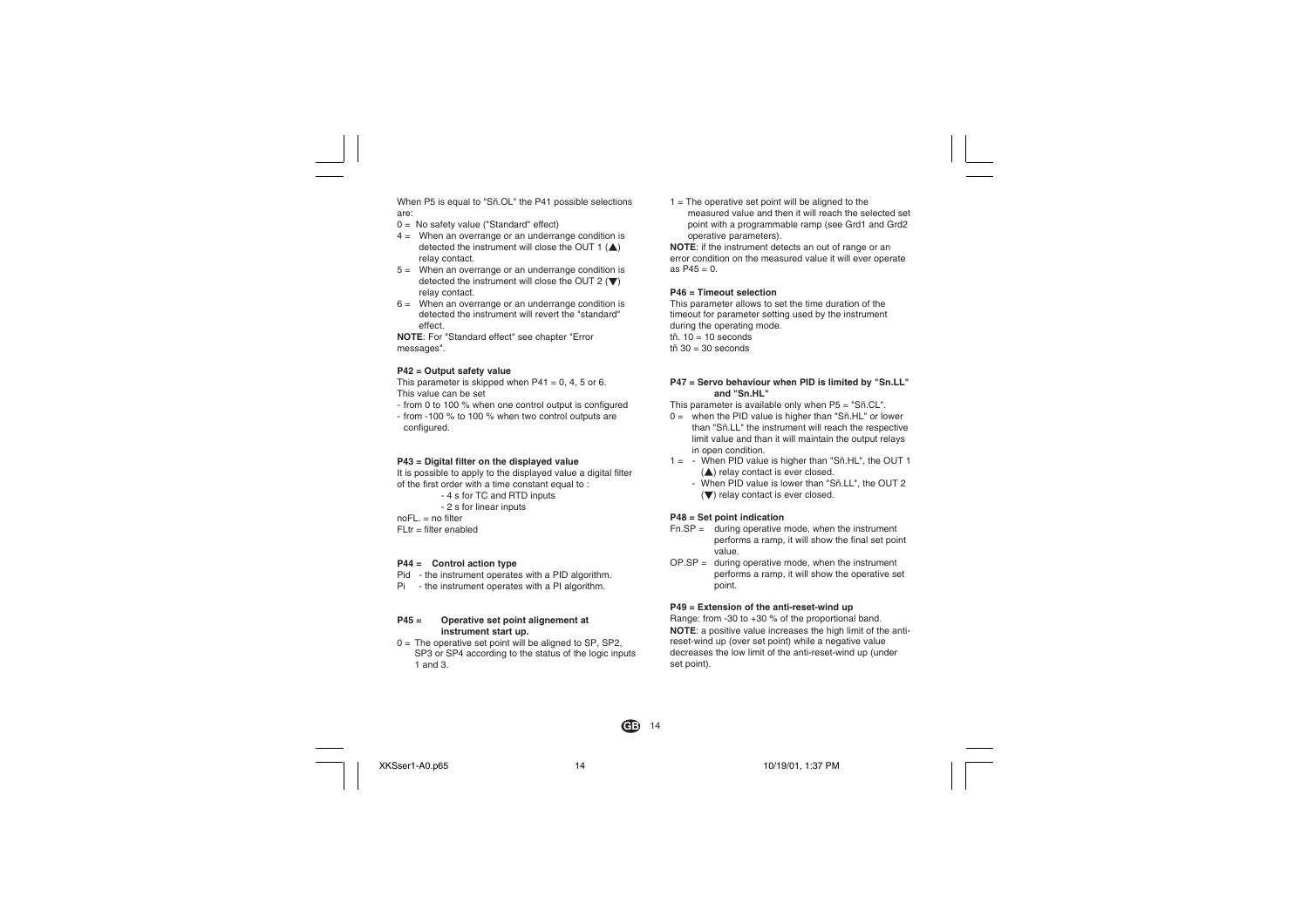# **P50 - Set point access**<br>0 0 0 0 0 PHs acc

- 0 only SP is accessible.
- only SP and SP2 are accessible.
- 2 all 4 set points are accessible.

#### **P51 = "Loop break alarm" function.**

- dIS = Alarm not used
- Enb = The alarm condition of the "Loop break alarm" (LBA) will be shown by the OUT 4 LED only.
- EnbO = The alarm condition of the "Loop break alarm" (LBA) will be shown by the OUT 4 LED and by the OUT 4 relay status.

#### **NOTES**:

- 1) When the loop break alarm is enabled, the alarm 3 will be automatically disabled.
- 2) The alarm 2, the alarm 3 and the "Loop break alarm" are in OR condition on the same output (OUT 4).
- 3) The OUT 4 action type is programmed by P28 parameter.
- 4) The loop break alarm reset type is programmed by P12 parameter.
- 5) For more details see "Loop Break Alarm function" at pag 19.

#### **P52 = Loop break alarm deviation**

This parameter is available only when P51 is different from "diS".Range: from 0 to 500 units.

#### **P53 = Loop break alarm time.**

This parameter is available only when P51 is different from "dIS".Programmable from 00.01 to 40.00 mm.ss.

#### **P54 = Loop break alarm hysteresis.**

This parameter is available only when P51 is different from "dIS".Programmable from 1to 50% of the power output.

# **P55 = Security code for configuration parameters**<br>0 **No protection (it is always possible to modify all**

- No protection (it is always possible to modify all configuration parameters);
- 1 Always protected (it is not possible to modify any configuration parameter);
- from 2 to 9999 security code for configuration parameter protection.

#### **Notes:**

- 1) If a value from 2 to 9999 has been assigned as security code it cannot be displayed anymore, when returning on this parameter the display will show "On".
- 2) If the security code is forgotten a master key code is available, by this code it is ever possible to enter in modify configuration mode (S.CnF = 1 or from 2 to 9999).
- The master key code is located in Appendix A. Fill out and cut the part of the Appendix A reserved to the security codes if it is desired to keep them secrets.

#### **C. End = End configuration**

- This parameter allows to come back to the run time mode. NO = the instrument remains in configuration mode and
- comes back to the first display of the configuration mode (dF.Cn).
- $YES = This selection ends the confiauration mode.$ instrument performs an automatic reset and restart the run time mode.

**GB** 15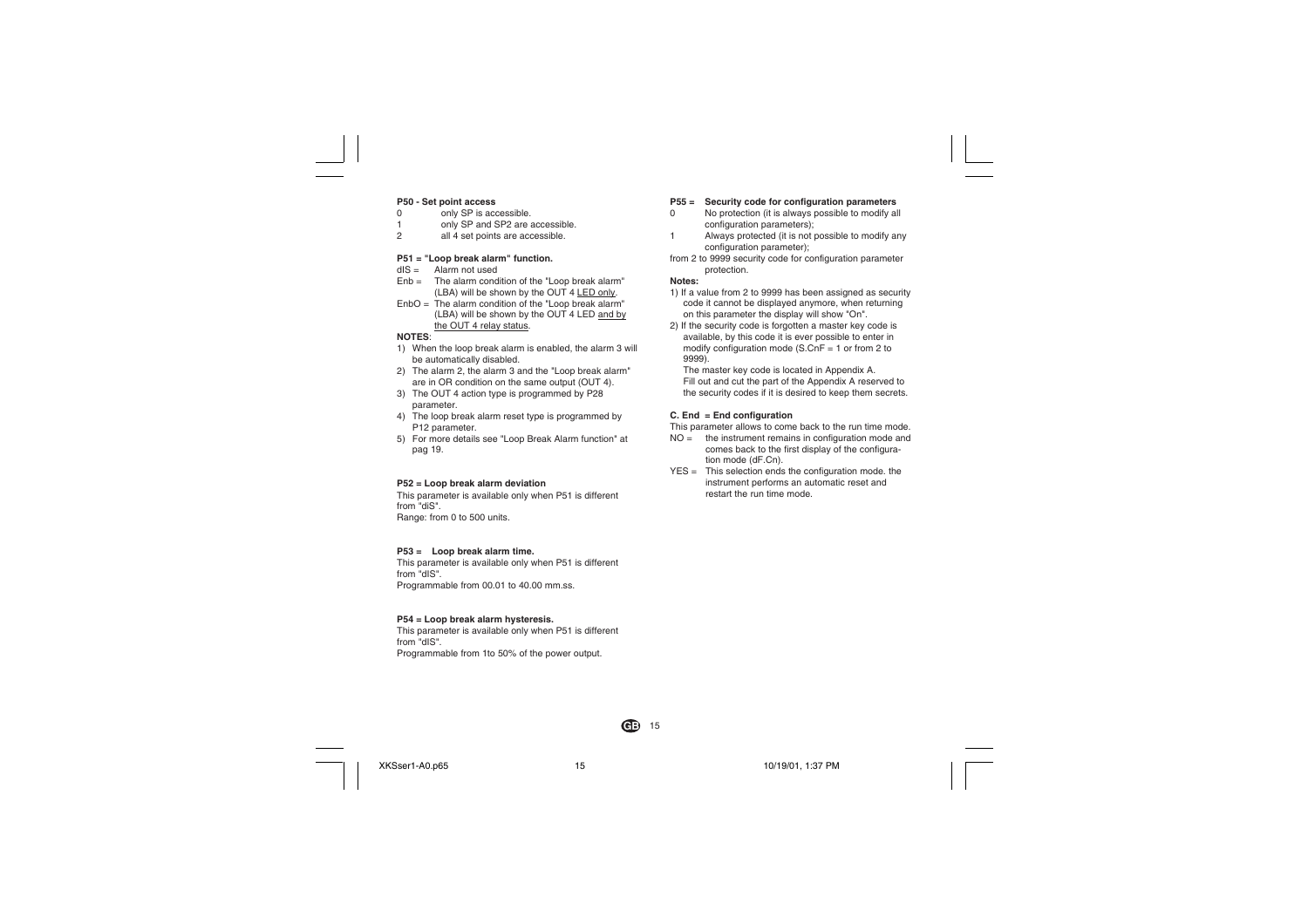#### **OPERATIVE MODE**

#### **DISPLAY FUNCTIONS**

 The upper display shows the measured value while the lower display shows the programmed set point value (we define the above condition as "normal display mode"). **Note**: When the rate of change (Grd1, Grd2) is utilized,

the displayed set point value may be different from the operating setpoint (see P48). By pushing the FUNC key for more than 3 s but less than 10 s. it is possible to change the information on the lower

display as follows:

P. followed by the valve position indication.

Push "FUNC" key again, the lower display will show: - followed by power value assigned to the output programmed with "rEv" action (from 0 to 100%).

Push "FUNC" key again, the lower display will show: d followed by power value assigned to the output programmed with "dir" action (from 0 to 100%). Push FUNC key again, the lower display will show:

L! followed by the firmware version. Push FUNC pushbutton again. The display will return in "Normal Display Mode".

**NOTE**: These informations will be displayed only if relative function has been previously configured.

When no pushbutton is pressed during the time out (see P46), the display will automatically return in "Normal Display Mode".

In order to keep the desired information continuously on the lower display, depress "▲" or "▼" push- buttons to remove the timeout.

 When is desired to return in "Normal Display Mode" push FUNC push-button again.

#### **INDICATORS**

- °C Lit when the process variable is shown in Celsius degree.
- °F Lit when the process variable is shown in Fahrenheit degree.
- SMRT Flashing when the first part of the SMART algorithm is active. Lit when the second part of the SMART algorithm is active.
- $\blacktriangle$ Lit when the OUT 1  $(A)$  relay contact is closed (the instrument is opening the valve) or this output is used as time proportioning control output and it is in ON condition.
- $\blacktriangledown$  $\blacktriangledown$  Lit when the OUT 2  $(\blacktriangledown)$  relay contact is closed (the instrument is closing the valve).
- OUT3 Lit when the alarm 1 is in the alarm state or thisoutput is used as time proportioning control output and it is in ON condition.
- OUT4 Lit when the alarm 2 is in alarm condition. Flashing with slow rate when the alarm 3 or LBA alarm is in alarm condition. Flashing with high rate when the alarm 2 and 3 or alarm 2 and LBA alarm are in alarm condition.
- REM Lit when the instrument is in REMOTE condition(functions and parameters are controlled via serial link).
- SPX Lit when SP2, SP3 or SP4 is used. Flashes when a temporary set point from serial link is used.
- MAN Lit when the instrument is in MANUAL mode.

**GB** 16

XKSser1-A0.p65 16 16 16 16 16 16 16 17 17 18 17 18 17 18 17 18 17 18 17 18 17 18 17 18 18 19 19 10 11 11 12 1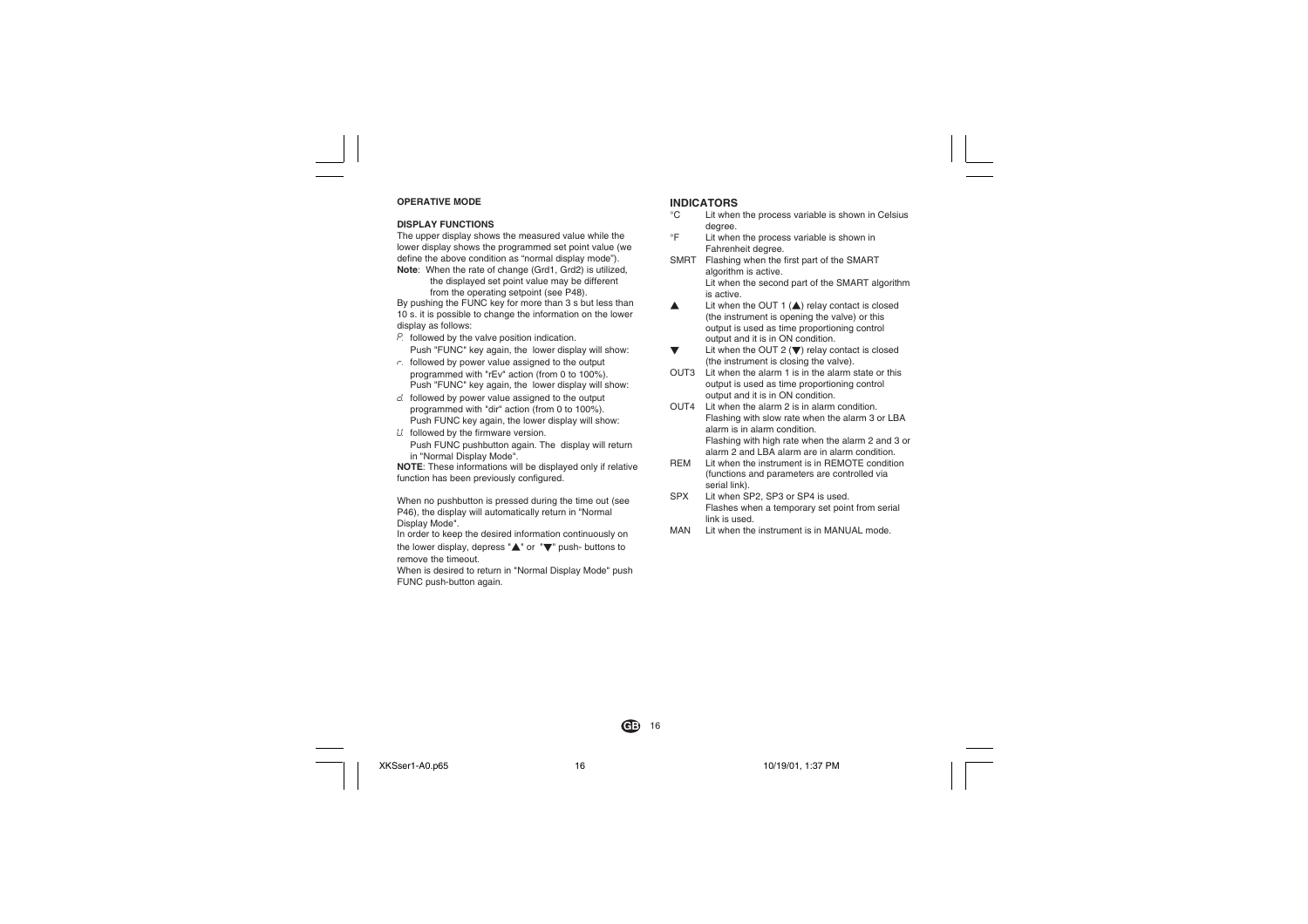#### **Pushbutton functionality during operating mode.**

- FUNC = when the instrument is in "normal display mode"
	- 1) with a brief pressure (<3s) it starts the parameter modification procedure. 2) with a pressure longer than 3s but briefer
	- than 10 s it changes the indication on the lower display (see "display function"). 3) with a long pressure (>10 s) it starts the lamp test.
	- During parameter modification, it allows to memorize the new value of the selected parameter and go to the next parameter (increasing order).
- $MAN =$  pressed for more than 1 s, it allows to enable or disable the manual function and, during parameter modification, to scroll back the parameters without memorizing the new setting.
- $\triangle$  =  $\Box$  when the instrument is in AUTO mode, it allows to increase the value of the selectedparameter.
	- when the instrument is in MANUAL mode, it allows to close OUT 1 (▲) relay contact.
- $\blacktriangledown$  =  $\Box$  when the instrument is in AUTO mode, it allows to decrease the value of the selectedparameter.
	- when the instrument is in MANUAL mode, it allows to close OUT 2 (▼) relay contact.
- $\triangle +$ MAN = During parameter modification they allow to jump to the maximum programmable value.
- ▼+MAN = During parameter modification they allow to jump to the minimum programmable value.
- "FUNC"+"MAN" = during operative mode they allows to start the configuration mode.

**NOTE**: during run time mode a 10 or 30 seconds time out (see P46) is applied to parameter modification procedure. If, during operative parameter modification, no pushbutton is pressed for more than 10 (30) seconds, the instrument goes automatically to the "normal display mode" and the eventual modification of the last parameter will be lost.

#### **FEEDBACK POTENTIOMETER LIMITSSETTING**

 **NOTE**: this function is available only if the manual mode is enabled (P38 = On) and a closed loop servomotor control (P5 = "Sñ.CL")or a servomotor control open loop with feedback indication (P5="Sñ.OL" and P6 = "Fb.")has been selected during configuration procedure. When it is desired to calibrate the feedback potentiometer.

- proceed as follow:
- 1) Connect the specific servomotor to the instrument.
- 2) Switch On the instrument.
- 3) Push the MAN pushbutton for more than 1 s. The instrument will go in MANUAL mode and the MAN indicator will lit.
- 4) Keep pushing the FUNC pushbutton until the "F.CAL" parameter is shown on the lower display.
- 5) Pushing ▲ or ▼ select the "ON" indication and then push the FUNC pushbutton. The instrument will show on the upper display the actual valve position in percent and, on the lower
- display the "POS.L" message. 6) Pushing continuously  $\triangle$  or  $\nabla$  pushbutton, drive the
- servomotor to the beginning of its stroke.
- 7) Push the FUNC pushbutton. The display will show "Fb.LC" (feedback low limit calibration).
- 8) Pushing ▲ or ▼ select the "ON" indication and push the FUNC pushbutton. The instrument will show on the upper display the actual valve position in percent and, on the lower display the "POS.H" message.
- 9) Pushing continuously  $\blacktriangle$  or  $\nabla$  pushbutton, drive the servomotor to the end of its stroke.
- 10) Push the FUNC pushbutton. The display will show "Fb.HC" (feedback high limit
- calibration). 11)Pushing ▲ or ▼ select the "ON" indication and push the FUNC pushbutton.
- The instrument memorizes the new feedbackpotentiometer calibration and return in MANUAL mode.

#### **NOTES**:

 1) The minimum span (Fb.LC - FbHC) acceptable for the instrument is equal to 20 % of the potentiometer stroke.

#### **GB** 17

XKSser1-A0.p65 17 17 10/19/01, 1:37 PM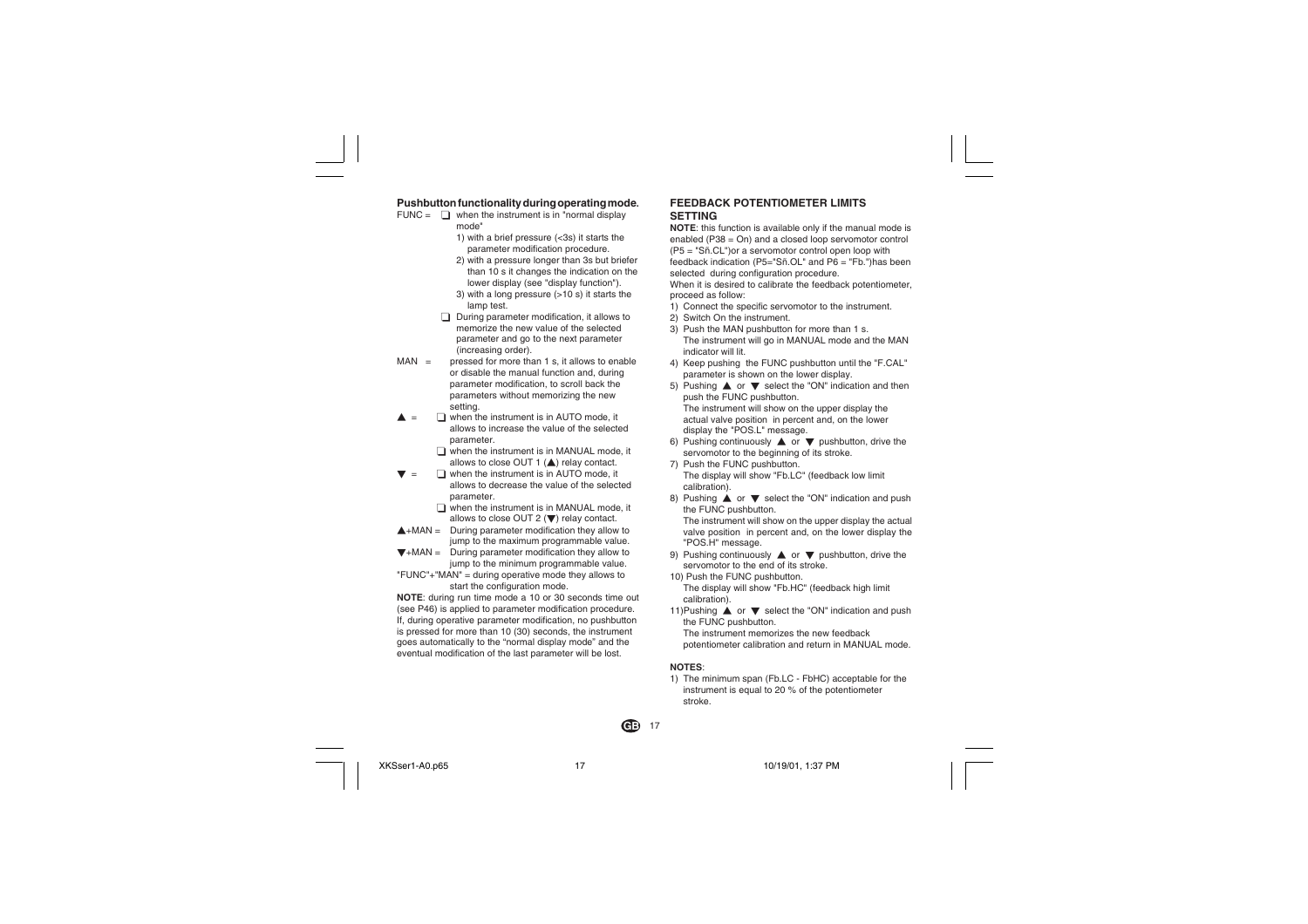2) The instrument is able to assure a 1% resolution for the potentiometer indication only if the calibrated span is greater than 50 % of the potentiometer stroke.

#### **ENABLE/DISABLE THE CONTROL OUTPUT**

**NOTE**: this function is available only when OUT 1 is

programmed as proportional control putput. When the instrument is in "normal display mode", by keeping depressed for more than  $5 s \triangle$  and  $\overline{\text{FUNC}}$  pushbuttons, it is possible to disable the control outputs. In this open loop mode the device will function as an indicator, the lower display will show the word OFF and all control outputs will be in the OFF state.

When the control outputs are disabled the alarms are also in non alarm condition.

 The alarms output conditions depend on the alarm action type (see P26-P28).

Depress for more than  $5 \text{ s}$  and FUNC pushbuttons to restore the control status.

 The alarm standby function, if configured, will be activated as per power up.

If a shut down occures when the control output is

disabled, at instrument power up the control output will be disabled again.

#### **DIRECT ACCESS TO SETPOINT**

 When the device is in AUTO mode and in "Normal Display Mode", it is possible to modify directly the selected set point (SP, SP2, SP3 or SP4).

Pushing  $\triangle$  or  $\nabla$  for more than 2 s, the setpoint will begin changing. The new setpoint value becomes operative since no

pushbutton has been depressed at the end of 2 s timeout.

#### **MANUAL FUNCTION**

The MANUAL mode function can be accessed (only if enabled by P38=On) by depressing the MAN pushbutton for more than 1 sec or by closing the external contact 2 (see P24 parameter).

The command from keyboard is accepted and executed only if the display is in "Normal Display Mode".

The command from external contact is always accepted. When in MANUAL mode the LED's MAN annunciator willlight up while the lower display shows the valve position (if configured) or power output values if time proportioning control output is configured.

When time proportioning control output is configured, the power of the "rEv" output is shown in the two most significant digit field while the power of the "dir" output (if present) is shown in the two less significant digit field. The decimal point between the two values will be flashing to indicate instrument in MANUAL mode.

**Note**: The instrument shows the "rEv" output = 100 with the graphic simbol " $\square \square$ ".

The instrument shows the "dir" output  $= 100$  with the Ine monomics.<br>graphic simbol  $\overline{a}$ 

The power output can be modified by using  $\triangle$  and  $\nabla$ pushbuttons.

By depressing, for more than 1 second, MAN again, or by opening the contact 2, the device returns in AUTO mode. The transfer from AUTO to MANUAL will be in accordancewith P40 parameter set.

The transfer from MANUAL to AUTO will be bumpless (this function is not provided if integral action is excluded). If transfer from AUTO to MANUAL is performed during the first part of SMART algorithm (TUNE) when returning in AUTO the device will be forced automatically to the second part of the SMART algorithm (ADAPTIVE). At power up the device will start as selected with P39. **Notes**:

- 1) When device is configured for two control outputs and start up occurs in Manual mode with power output set to 0, the signal output will be in accordance with the following formula: " $rEv$ " output - "dir" output = 0.
- 2) When the AUTO/MANUAL control is selectable by logic input and P39 = 0 or 1, the instrument starts in accordance to the logic input status and ,for MANUAL mode, it will start with a power output equal to zero.

#### **GB** 18

XKSser1-A0.p65 18 18 19/19/01, 1:37 PM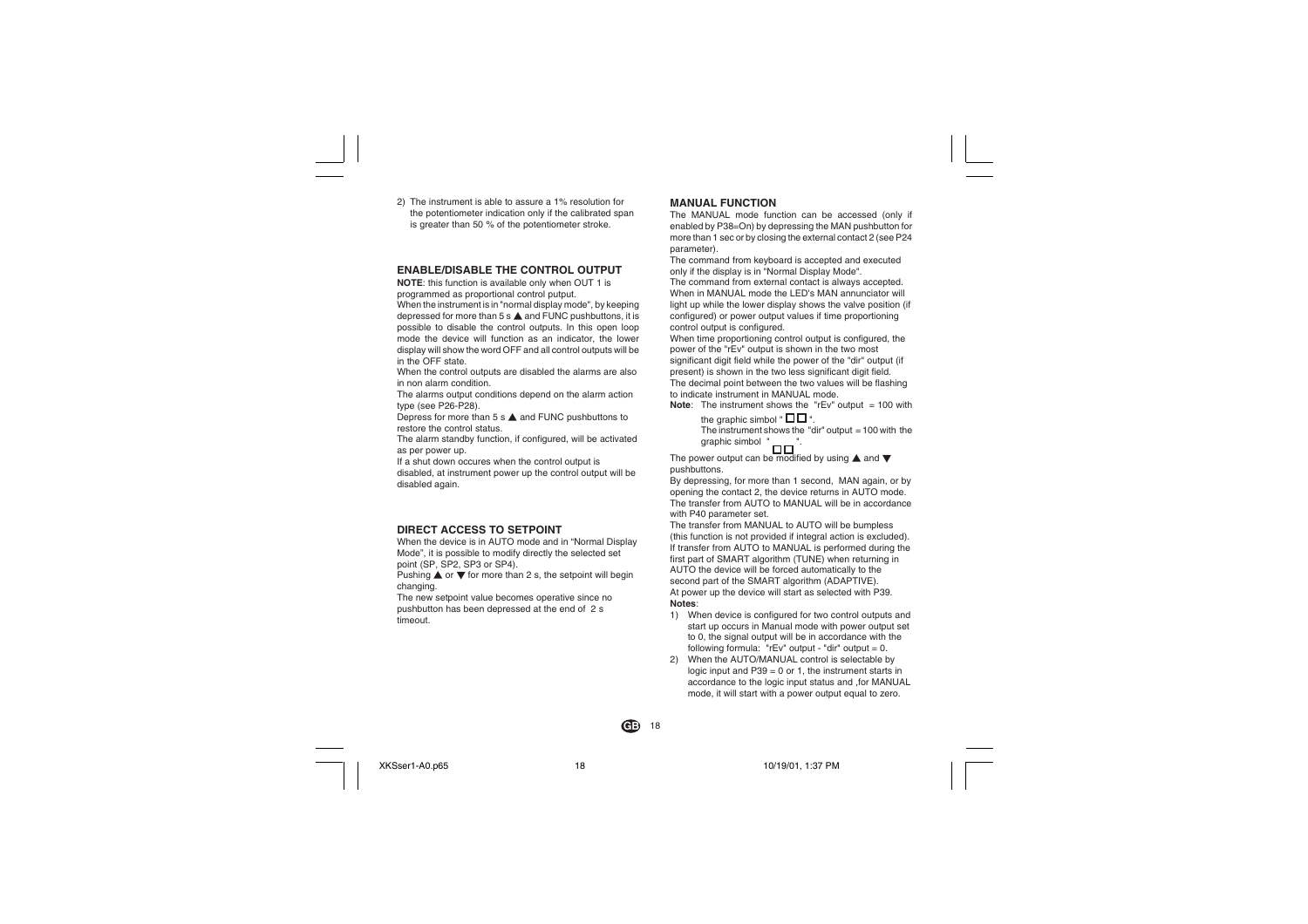#### **"LOOP BREAK ALARM" FUNCTION**

The functioning principle of this alarm is based on the concept that, with a steady load and steady power output, the process rate of rise [deviation (P52)/time (P53)] is steady as well.

Thus, analyzing the process rate of rise of the limit conditions it is possible to estimate the two rates of rise which define the correct process behaviour. The limit conditions are:

- $\checkmark$  for one control output: 0% and the value of the "OLH" parameter or
- $\checkmark$  for two control outputs: -100% and the value of the "OLH" parameter,

The LBA function is automatically activated when the control algorithm requires the maximum or the minimum power and, if the process response is slower than the estimated rate of rise, the instrument generates an alarm indication in order to show that one or more element of thecontrol loop is in fault condition.

**Deviation:** from 0 to 500 units.

**Timer:** from 1 sec. to 40 min.**Hysteresis**: from 1% to 50 % of the output span.

**NOTES:**

1) The LBA does not operate during the soft start.

2) For this special function the hysteresis is related with

the power output value and not with its rate of rise.

#### **SMART function**

It is used to optimize automatically the control action. At instrument power up, if the SMART is ON, the second algorithm will be enabled. To enable the SMART function, push the FUNC pushbutton until "Snrt" parameter is shown. Pushing  $\triangle$  or  $\nabla$  set the display "On" and push the FUNC pushbutton.

The SMRT LED will turn on or flashing according to the selected algorithm

When the smart function is enabled, it is possible to display but not to modify the control parameters (Pb, ti, td, and rC).

To disable the SMART function, push the FUNC pushbutton again until "Snrt" parameter is shown. Pushing  $\blacktriangle$  or  $\nabla$  set the display "OFF" and push the FUNC pushbutton. The SMRT LED will turn off. The instrument will maintain the actual set of controlparameter and will enabled parameter modification. **NOTES**: 1) When ON/OFF control is programmed

(Pb=0), the SMART function is disabled. 2) The SMART enabling/disabling can be protected by safety key (see P33).

#### **LAMP TEST**

**GB** 19

When it is desired to verify the display efficiency, push FUNC pushbutton for more than 10 s. The instrument will turn ON, with a 50 % duty cycle, all the LEDs of the display (we define this function "LAMP TEST"). No time out is applied to the LAMP TEST. When it is desired to come back to the normal display mode, push FUNC pushbutton again. During the LAMP TEST the instrument continues to control the process but no keyboard functions are available (exception made for the FUNC pushbutton).

XKSser1-A0.p65 19 19 19 10/19/01, 1:37 PM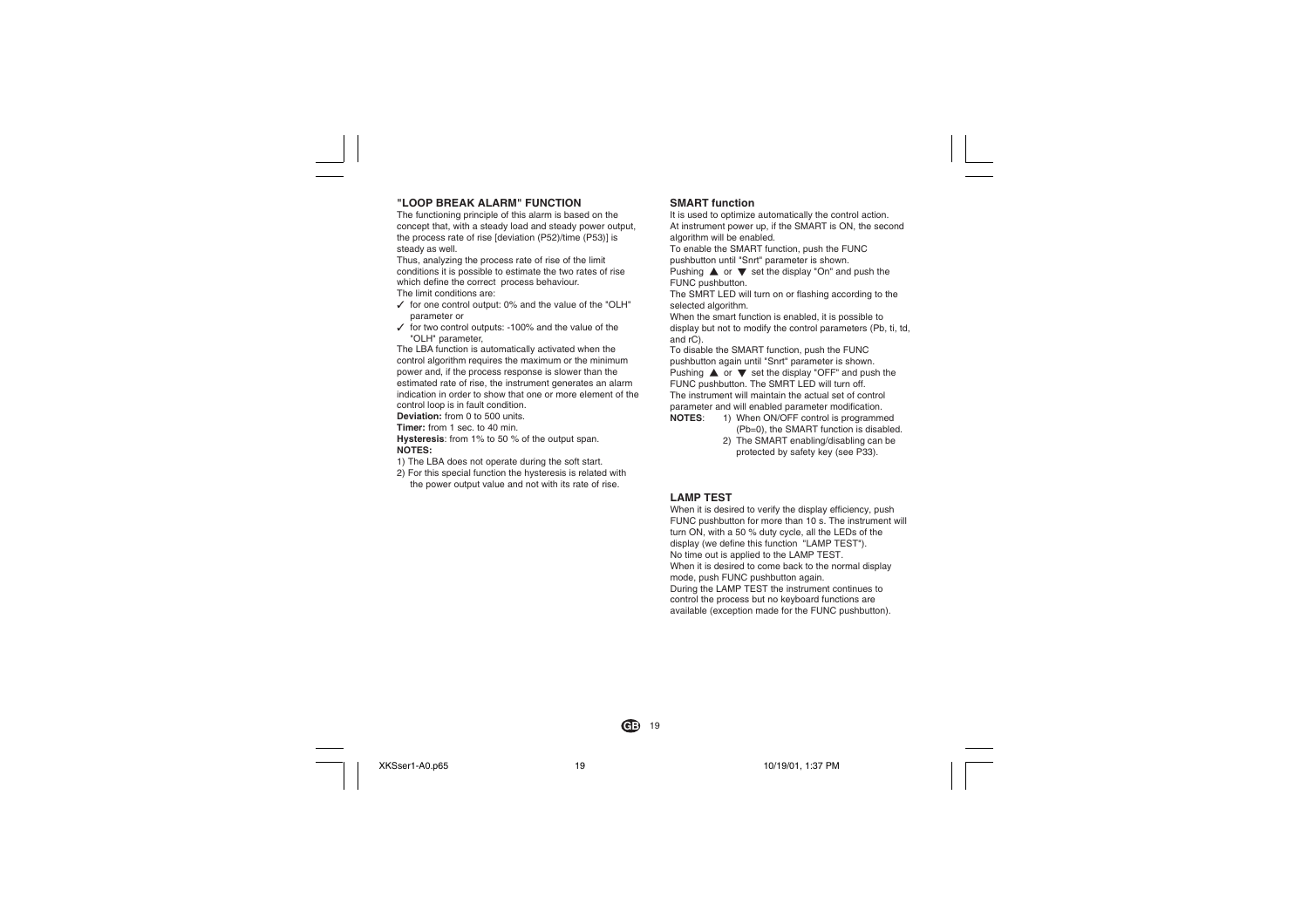#### **OPERATIVE SET POINT SELECTION**

It is possible to select the operating set point (SP, SP2, SP3 or SP4) only by the binary conbination of the logic inputs 1 and 3.

| logic input 3 | logic input 1                                         | op. set point   |
|---------------|-------------------------------------------------------|-----------------|
| open          | open                                                  | SP              |
| open          | close                                                 | SP <sub>2</sub> |
| close         | open                                                  | SP <sub>3</sub> |
| close         | close                                                 | SP <sub>4</sub> |
|               | setting the P50 parameter it is possible to limit the |                 |

By setting the P50 parameter it is possible to limit the number of the available set points.

#### **SERIAL LINK**

 The device can be connected to a host computer by a serial link.

 The host can put the device in LOCAL (functions and parameters are controlled via keyboard) or in REMOTE (functions and parameters are controlled via serial link) mode.

 The REMOTE status is signalled by a LED labelled REM. This instrument allows to modify the operative and configuration parameters, via serial link.

The necessary conditions to implement this function are the following:

- 1) Serial parameters from SEr1 to SEr4 should be properly configurated.
- 2) Device must be in the OPERATING mode During the downloading of configuration the device goes in open loop with all output in OFF state.

At the end of configuration procedure, the device performs an automatic reset and then returns to close loop control. **NOTE**: from serial link it is not possible to perform the "Feedback potentiometer calibration" as well as the action performed by logic input 2 (Cnt 2).

#### **OPERATIVE PARAMETERS**

 Push the FUNC pushbutton, the lower display will show the code while the upper display will shows the value or the status (ON or OFF) of the selected parameter. By  $\blacktriangle$  or  $\blacktriangledown$  pushbutton it is possible to set the desired value or the desired status. Pushing the FUNC pushbutton, the instrument memorizes the new value (or the new status) and goes to the next parameter. Some of the following parameter may be skipped

according to the instrument configuration.

Param. DESCRIPTION

- **CD** Set point (in eng. units). Range: from rL to rH. SP is operative when logic inputs 1 and 3 are open.
- Sñrt **SMART status**. The On or OFF indication shows the actualstatus of the SMART function (enabled or disabled respectively). Set On to enable the SMART function. Set OFF to disable the SMART function.
- ñ.rSt **Manual reset of the alarms**. This parameter is skipped if none of the alarms have the manual reset function.Set On and push FUNC to reset the alarms.
- SP2 **Set point 2** (in eng. units). Range: from rL to rH. SP2 is operative when logic input 3 is open while the logic input 1 is closed. and P50 is different from 0.
- **Set point 3** (in eng. units). SP3Range: from rL to rH. SP3 is operative when logic input 3 is closed while the logic input 1 is open and  $P50 = 2$
- SP4 **Set point 4** (in eng. units). Range: from rL to rH. SP4 is operative when logic input 1 and the logic input 3 are closed and  $\overline{P50} = 2$ .
- nnn **Software key for parameter protection**. This parameter is skipped if  $P18 = 0$  or 1 On = the instrument is in LOCK conditionOFF = the instrument is in UNLOCK condition

**GB** 20

XKSser1-A0.p65 20 20 10/19/01, 1:37 PM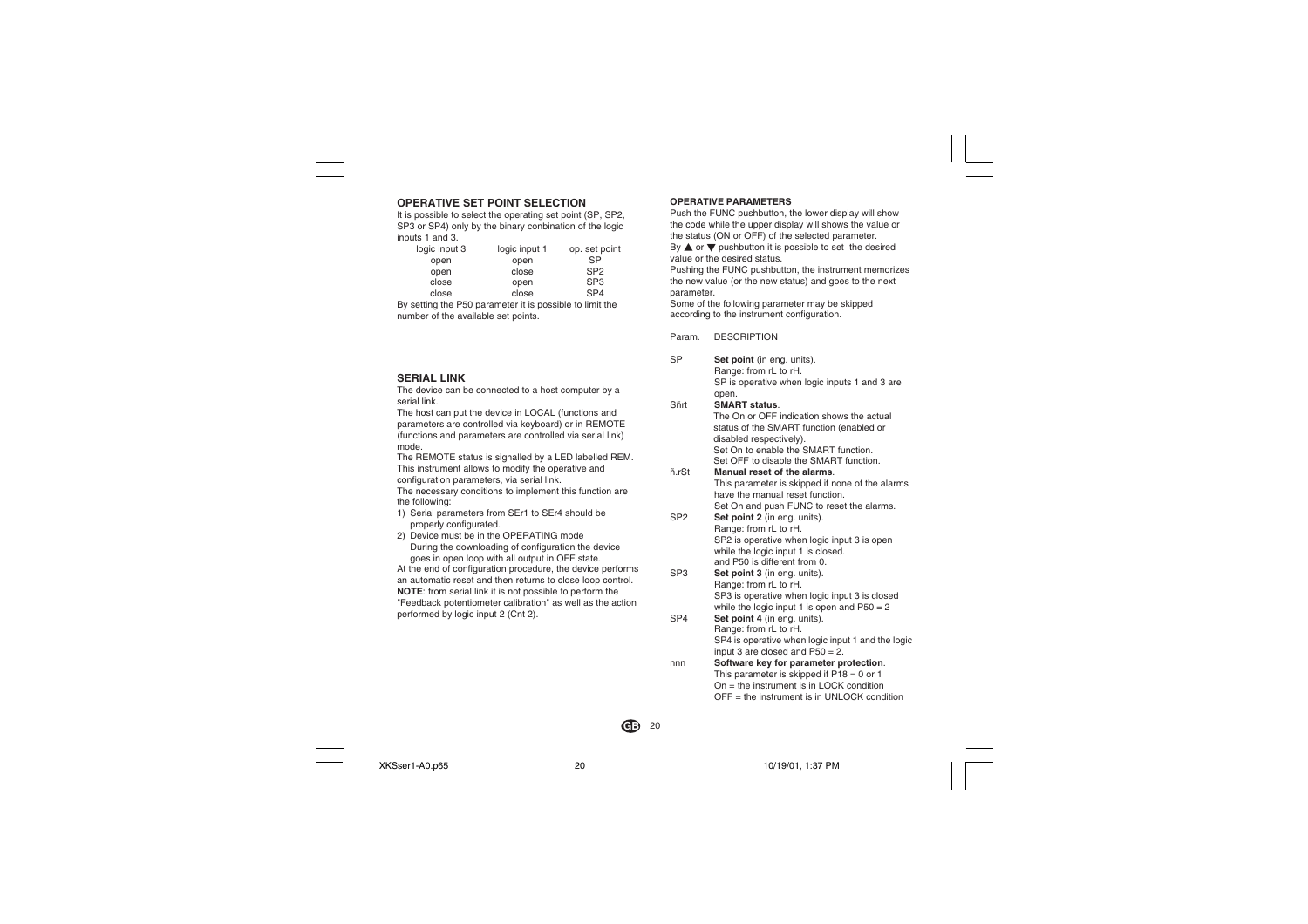Pb **Proportional band** Range: from 1.0% to 200.0% of the input span. **HYS** titdIPSñ.ttSñ.dbWhen it is desired to switch from LOCK to UNLOCK condition, set a value equal to P18 parameter. When it is desired to switch from UNLOCK to LOCK condition, set a value different from P18 parameter. AL1 **Alarm 1 threshold** This parameter is available only if P 7 is equal to "AL1.P", "AL1.b" or "AL1.d". Ranges: - Span limits for process alarm. - From 0 to 500 units for band alarm. - From -500 to 500 units for deviation alarm.HSA1 **Alarm 1 hysteresis** This parameter is available only if P 7 is equal to "AL1.P", "AL1.b" or "AL1.d". Range:From 0.1% to 10.0% of the input span or 1 LSD. **Note**: If the hysteresis of a band alarm is larger than the alarm band, the instrument will use an hysteresis value equal to the programmed band minus 1 digit. AL2 **Alarm 2 threshold** This parameter is available only if P 9 is equal to "AL2.P", "AL2.b" or "AL2.d". For other details see AL1parameter. HSA2 **Alarm 2 hysteresis** This parameter is available only if P 9 is equal to "AL2.P", "AL2.b" or "AL2.d". For other details see HSA1parameter. AL3 **Alarm 3 threshold** This parameter is available only if P 11 is equal to "AL3.P", "AL3.b" or "AL3.d" and P13 = OPrt or SPEC. For range details see AL1parameter. When P13 = SPEC, it allows to select one of the two values programmed by P14 and P15 parameters. HSA3 **Alarm 3 hysteresis** This parameter is available only if P 11 is equal to "AL3.P", "AL3.b" or " $AL3.d$ " and  $P13 = OPrt$ . For other details see HSA1parameter. **Note**: the alarm 2 and 3 are in OR condition onthe OUT 4.

When Pb parameter is set to zero, the control action becomes ON-OFF. **Note**: When device is working with SMART algorithm the Pb value will be limited by P34 and P35 parameters. **Hysteresis for ON/OFF control action** This paameter is available only when Pb=0. Range: from 0.1% to 10.0% of the input span. **Integral time** This parameter is skipped if Pb=0 (ON/OFF action). Range: from 0.0 to 10.0 [mm.ss]. Above this value the display blanks and integral action is excluded **Note**: When the device is working with SMART algorithm, the minimum value of the integral time will be limited by P36 parameter. **Derivative time** This parameter is skipped if Pb=0 (ON/OFF action). Range:From 00.00 to 10.00 mm.ss. **Notes**: 1)When device is working with SMART algorithm the td value will be equal to a quarter of Ti value. 2)When P44 is equal to "Pi", the derivative action is always excluded. **Integral pre-load** This parameter is skipped if Pb=0 (ON/OFF action). Ranges: - From 0.0 to 100.0 % of the output if device is configured with one control output. - From -100.0% to 100.0% of the output if device is configured with two control outputs. **Servomotor travel time** This parameter is available only when  $P5 = Sñ.OL$ . Range: from 0.06 to 3.00 [mm.ss]. **Servomotor dead band** . This parameter is available only when P5 = Sñ.CL or Sñ.OL and Pb is different from 0. Range: from 1% to 50 % of the travel timo or of the feedback potentiometer span.

**GB** 21

XKSser1-A0.p65 21 10/19/01, 1:37 PM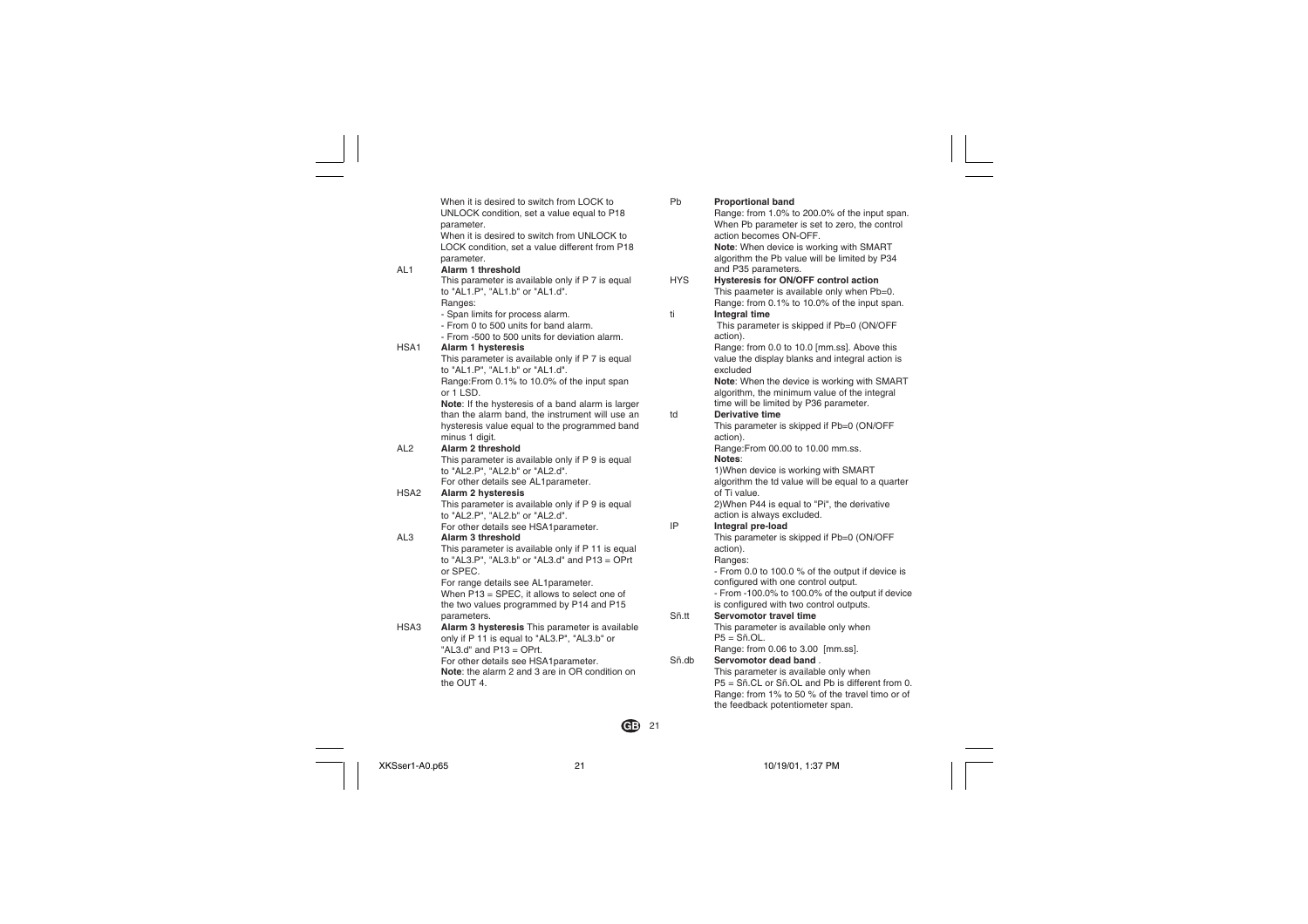#### Sñ.LL **Servomotor low limit**. This parameter is available only when P5 = Sñ.CL Range: from 0 (in % of the travel time or of the feedback potentiometer span) to Sñ.HL.

- Sñ.HL **Servomotor high limit** This parameter is available only when  $P5 = S\tilde{n}$ .CL Range from SñLL to 100 (in % of the travel time or of the feedback potentiometer span).
- Cy1 **Output 1 cycle time** This parameter is available only if P5 is equal to "rEv" or "dir".Range:From 1 to 200 s.
- Cy3 **Output 3 cycle time** This parameter is available only if P7 is equal to "rEv" or "dir".Range:From 1 to 200 s.
- rC **Relative Cooling gain**. This parameter is available only if device is configured with two control outputs and A) Pb is different from 0 or. B) device is in manual mode Range: from 0.20 to 1.00 **Note**: When the device is working with SMART algorithm and P37 is set to ON the rC value is limited in accordance with the selected type of cooling media:  $-$  from 0.85 to 1.00 when P25 = AIr
	- $-$  from 0.80 to 0.90 when P25 = OIL - from 0.30 to 0.60 when P25 = H2O**Dead band/Overlap between H/C**

#### **outputs**. This parameter is available only if device is configured with two control outputs and A) Pb is different from 0 or. B) device is in manual mode Range: from -20 to 50 % of the proportional band.

 A negative OLAP value shows a dead band while a positive value shows an overlap.

 **Set point low limit** Range: from min. range value (P3) to rH. **Note**: When P3 has been modified, rL will be realigned to it.

realigned to it. Grd1 **Ramp applied to an increasing set point change** Range: from 1 to 100 digits per minutes. Above this value the display shows "Inf" meaning that the transfer will be done as a step change. Grd2 **Ramp applied to a decreasing set point changes** For other details see Grd1 parameter. OLH **Output high limit** This parameter is not available when P5 = Sñ.CL or Sñ.OL .Range: - From 0 to 100% when the device isconfigured with one control output. - From -100% to 100% when the device is configured with two control outputs. tOL **Time duration of the output power limiter** This parameter is not available when P5 = Sñ.CL or Sñ.OL Range: from 1 to 540 min.Above this value the display shows "InF" meaning that the limiting action is always on **Note**: The tOL can be modified but the new value will become operative only at the next instrument start up. rñP **Control output max. rate of rise** This parameter is available when Pb is different

**Set point high limit**

Range:from rL to full scale value (P4) **Note**: When P4 has been modified, rH will be

from zero. Range: from 0.1 to 25.0 %/s.Above this value the display shows "InF" meaning that no ramp limitation is imposed.

#### Sñ.CA **Servomotor control action** ("rEv" for reverse control action and "dir" for direct control action). This parameter is available when  $P5 = Sñ.CL$  or  $P5 = Sñ.OL$ **Notes**: 1) When P24 = nonE or AU.nA, this parameter can be modified.

 2) When P24 = rE.dr, this parameter can be displayed only.

**GB** 22

rH

OLAP

rL

XKSser1-A0.p65 22 10/19/01, 1:37 PM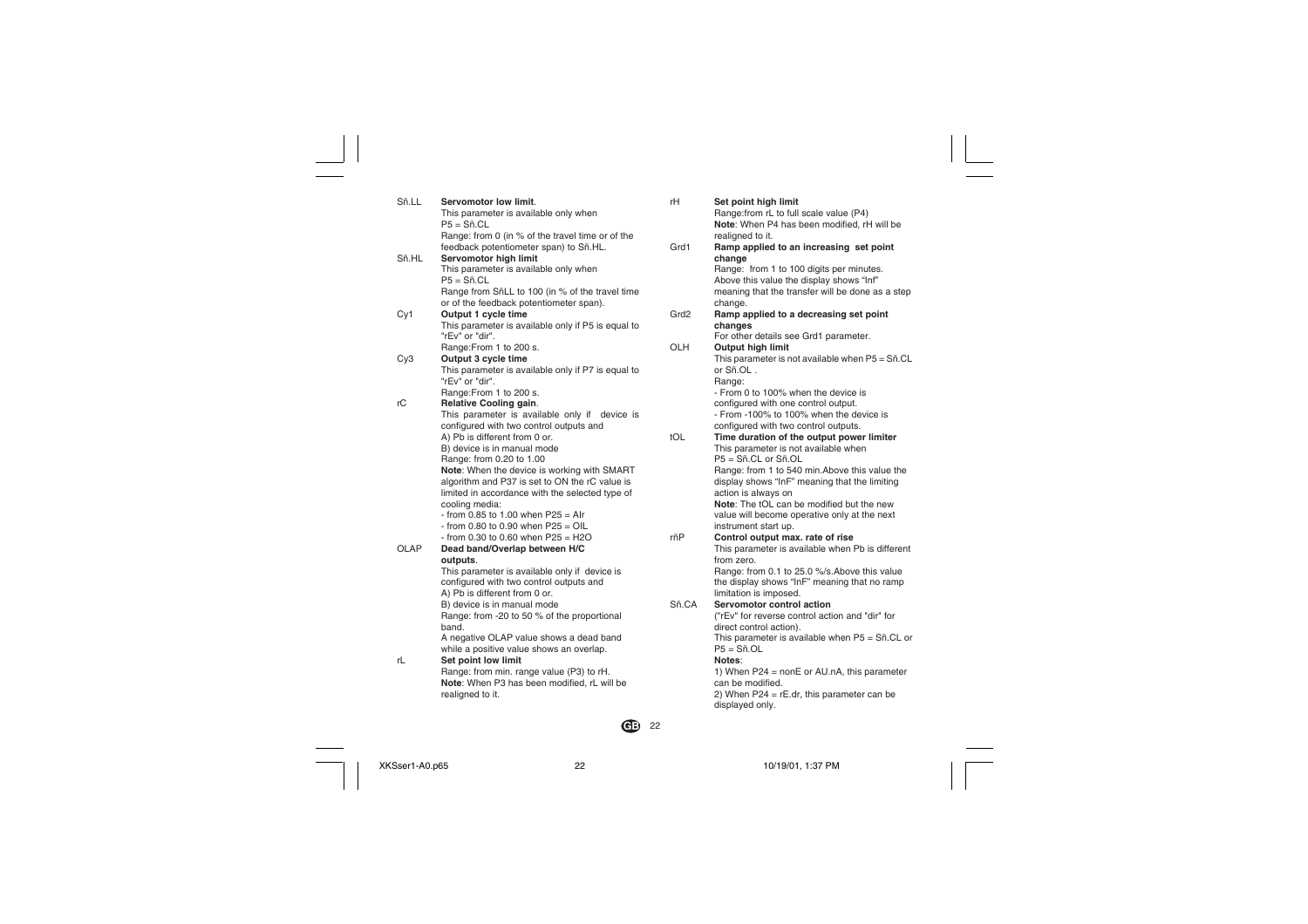- F.CAL see "Feedback potentiometer calibration".
- POS.L see "Feedback potentiometer calibration"
- Fb.LC see "Feedback potentiometer calibration"
- POS.H see "Feedback potentiometer calibration"
- Fb.HC see "Feedback potentiometer calibration"

#### **ERROR MESSAGES**

#### **OVERRANGE, UNDERRANGE AND SENSOR LEADS BREAK INDICATIONS**

 The device is capable to detect a fault on the process variable (OVERRANGE or UNDERRANGE or SENSOR LEADS BREAK). When the process variable exceeds the span limits established by configuration parameter P 1 an OVERRANGE condition will be shown on display as shown in the following figure:



An UNDERRANGE condition will be shown on display as shown in the following figure:



When P41 is different from zero and an out of range condition is detected, the instrument operates in accordance with P41 and P42 parameters. When P41 is equal to 0 (standard effect) and time proportional outputs are configured, the following conditions may occur:

- The instrument is set for one output only and an OVERRANGE is detected, the OUT 1 turns OFF (if reverse action) or ON (if direct action).
- The instrument is set for heating/cooling action and an OVERRANGE is detected, OUT 1 turns OFF and OUT 3 turns ON.
- The instrument is set for one output only and an UNDERRANGE is detected, the OUT 1 turns ON (if reverse action) or OFF (if direct action).
- The instrument is set for heating/cooling action and an UNDERRANGE is detected, OUT 1 turns ON and OUT 3 turns OFF.



XKSser1-A0.p65 23 10/19/01, 1:37 PM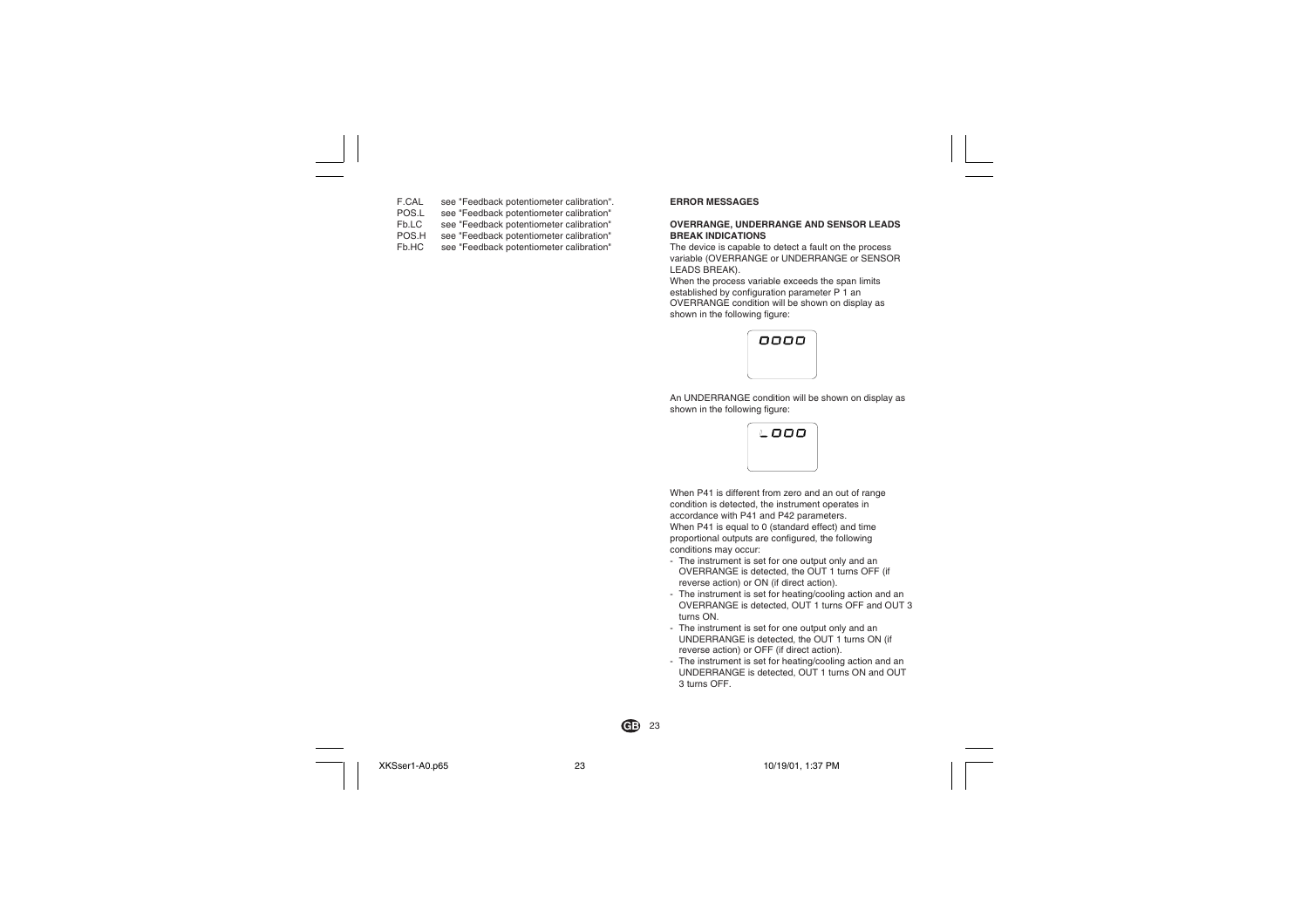When P41 is equal to 0 (standard effect) and the servomotor control output is configured, the following conditions may occur:

- The instrument detects an OVERRANGE and a reverseaction is assigned to the servomotor output, the OUT 1  $(\triangle)$ turns OFF while OUT 2 (▼) turns ON.
- The instrument detects an OVERRANGE and a direct action is assigned to the servomotor output, the OUT 1  $(\triangle)$  turns ON while OUT 2  $(\blacktriangledown)$  turns OFF.
- The instrument detects an UNDERRANGE and a reverseaction is assigned to the servomotor output, the OUT 1  $(\triangle)$ turns ON while OUT 2  $(\blacktriangledown)$  turns OFF.
- The instrument detects an UNDERRANGE and a direct action is assigned to the servomotor output, the OUT 1  $(\triangle)$  turns OFF while OUT 2 ( $\nabla$ ) turns ON.

| The sensor leads break can be signalled as:              |                               |  |  |  |  |
|----------------------------------------------------------|-------------------------------|--|--|--|--|
| - for TC/mV input                                        | : OVERRANGE or UNDERRANGE     |  |  |  |  |
|                                                          | selected by a solder jumper   |  |  |  |  |
| - for RTD input                                          | : OVERRANGE                   |  |  |  |  |
|                                                          | - for mA/V input : UNDERRANGE |  |  |  |  |
| Note: On the mA/V input the leads break can be detected  |                               |  |  |  |  |
| only when the range selected has a zero elevation (4/20) |                               |  |  |  |  |
| mA or 1/5 V or 2/10 V)                                   |                               |  |  |  |  |
| On RTD input a special test is provided to signal        |                               |  |  |  |  |
| OVERRANGE when input resistance is less than 15 ohm      |                               |  |  |  |  |
| (Short circuit sensor detection).                        |                               |  |  |  |  |

#### **ERROR MESSAGES**

 The instrument performs same self-diagnostic algorithm. When an error is detected, the instrument shows on the lower display the "Err" indication while the upper display shows the code of the detected error.

#### **ERROR LIST**

- SEr Serial interface parameter error<br>100 Write EEPROM error.
- 100 Write EEPROM error.
- 150 CPU error.
- 200 Tentative to write on protected memory.
- 201 2xx Configuration parameter error. The two less significant digit's shown the number of the wrong parameter (ex. 209 Err show an Error on P9 parameter)
- 299 Error in control outputs selection
- 301 Error on calibration of the selected input<br>302 Feedback potentiometer calibration error
- 302 Feedback potentiometer calibration error
- 307 RJ input calibration error<br>400 Control parameters error
- 400 Control parameters error<br>500 Auto-zero error
- 500 Auto-zero error
- 502 RJ error
- 510 Error during calibration procedure
- 512 Error during feedback calibration procedure.
	-

#### **NOTE**

- 1) When a configuration parameter error is detected, it is sufficient to repeat the configuration procedure of the specify parameter.
- 2) If error 400 is detected, push contemporarily the  $\triangle$ and  $\blacktriangledown$  pushbuttons for loading the default parameters then repeat control parameter setting.
- 3) When an error 302 is detected, push contemporarily the  $\triangle$  and  $\nabla$  pushbuttons for loading the default feedback potentiometer calibration values then repeat the feedback potentiometer calibration.
- 4) For all the other errors, contact your supplier.

**GB** 24

XKSser1-A0.p65 24 10/19/01, 1:37 PM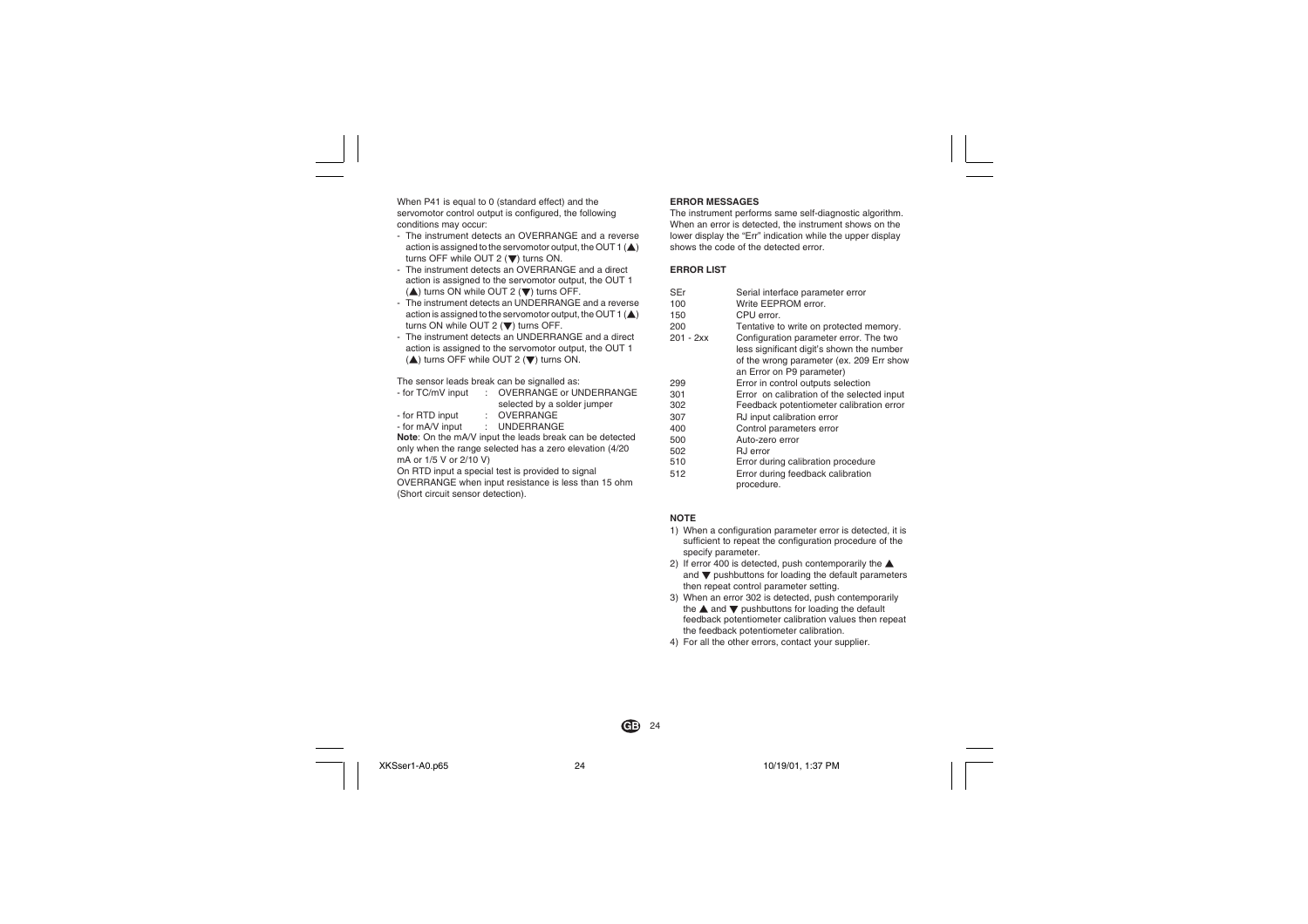#### **GENERAL INFORMATIONS**

#### **GENERAL SPECIFICATIONS**

 **Case**: PC-ABS black color; self-extinguishing degree: V-0 according to UL 746C. **Front protection** - designed and tested for IP 65 (\*) and NEMA 4X (\*) for indoor locations (when panel gasket is installed). (\*) Test were performed in accordance with CEI 70-1 and NEMA 250-1991 STD. **Rear terminal block**: screw terminals (screw M3, for cables from  $\phi$  0.25 to  $\phi$  2.5 mm<sup>2</sup> or from AWG 22 to AWG 14 ) with connection diagrams and safety rear cover. **Weight**: 360 g (0.8 lb) **Power supply**:  $-100V$  to 240V AC 50/60Hz ( $-15\%$  to  $+10\%$  of the nominal value). - 24 V AC/DC  $(+10\%$  of the nominal value). **Power consumption**: 5.5 W max. **Insulation resistance**: > 100 MΩ according to IEC 1010-1. **Dielectric strength**: 2300 V rms according to EN 61010-1.**Display updating time**: 500 ms. **Sampling time:** 250 ms for linear inputs 500 ms for TC and RTD inputs. **Control output updating time:** 250 ms for linear inputs 500 ms for TC and RTD inputs. **Control output resolution**: 0.1% of the span. **Instrument resolution**: 30000 counts.**Accuracy**:  $\pm$  0.2% f.s.v..  $\pm$  1 digit @ 25 °C and nominal power supply voltage. **Common mode rejection**: 120 dB at 50/60 Hz. **Normal mode rejection:** 60 dB at 50/60 Hz. **Electromagnetic compatibility and safety requirements**: This instrument is marked CE.Therefore, it is conforming to council directives 89/336/ EEC (reference harmonized standard EN 50081-2 and EN 50082-2) and to council directives 73/23/EEC and 93/68/EEC (reference harmonized standard EN 61010-1). **Installation category**: II **Pollution degree**: 2

**Temperature drift**: (CJ excluded)  $<$  200 ppm/ $\degree$ C of span for mV and TC ranges 1, 3, 5, 7, 21,

- 22, 23, 25. < 300 ppm/°C of span for mA/V
- < 400 ppm/°C of span for RTD range 12, 30 and TC ranges 0, 2, 4, 6, 24.
- < 500 ppm/°C of span for RTD range 11 and TC ranges 8, 9, 26, 27.
- < 800 ppm/°C of span for RTD range 29 and TC ranges 10,28.

**Operative temperature:** from 0 to 50 °C. **Storage temperature : -20 to +70 °C Humidity**: from 20 % to 85% RH, non condensing. **Protections**:

 1) WATCH DOG circuit for automatic restart. 2) DIP SWITCH for protection against tampering of configuration and calibration parameters.

#### **MAINTENANCE**

- 1) REMOVE POWER FROM THE POWER SUPPLY TERMINALS AND FROM RELAY OUTPUT**TERMINALS**
- 2) Remove the instrument from case.
- 3) Using a vacuum cleaner or a compressed air jet (max. 3 kg/cm2) remove all deposit of dust and dirt which may be present on the louvers and on the internal circuits trying to be careful for not damage the electronic components.
- 4) To clean external plastic or rubber parts use only a cloth moistened with:
- Ethyl Alcohol (pure or denatured) [C<sub>2</sub>H<sub>e</sub>OH] or - Isopropil Alcohol (pure or denatured) [(CH3)<sub>2</sub>CHOH] or

- Water (H<sub>2</sub>O)

- 5) Verify that there are no loose terminals.
- 6) Before re-inserting the instrument in its case, be sure that it is perfectly dry.
- 7) re-insert the instrument and turn it ON.



XKSser1-A0.p65 25 25 10/19/01, 1:37 PM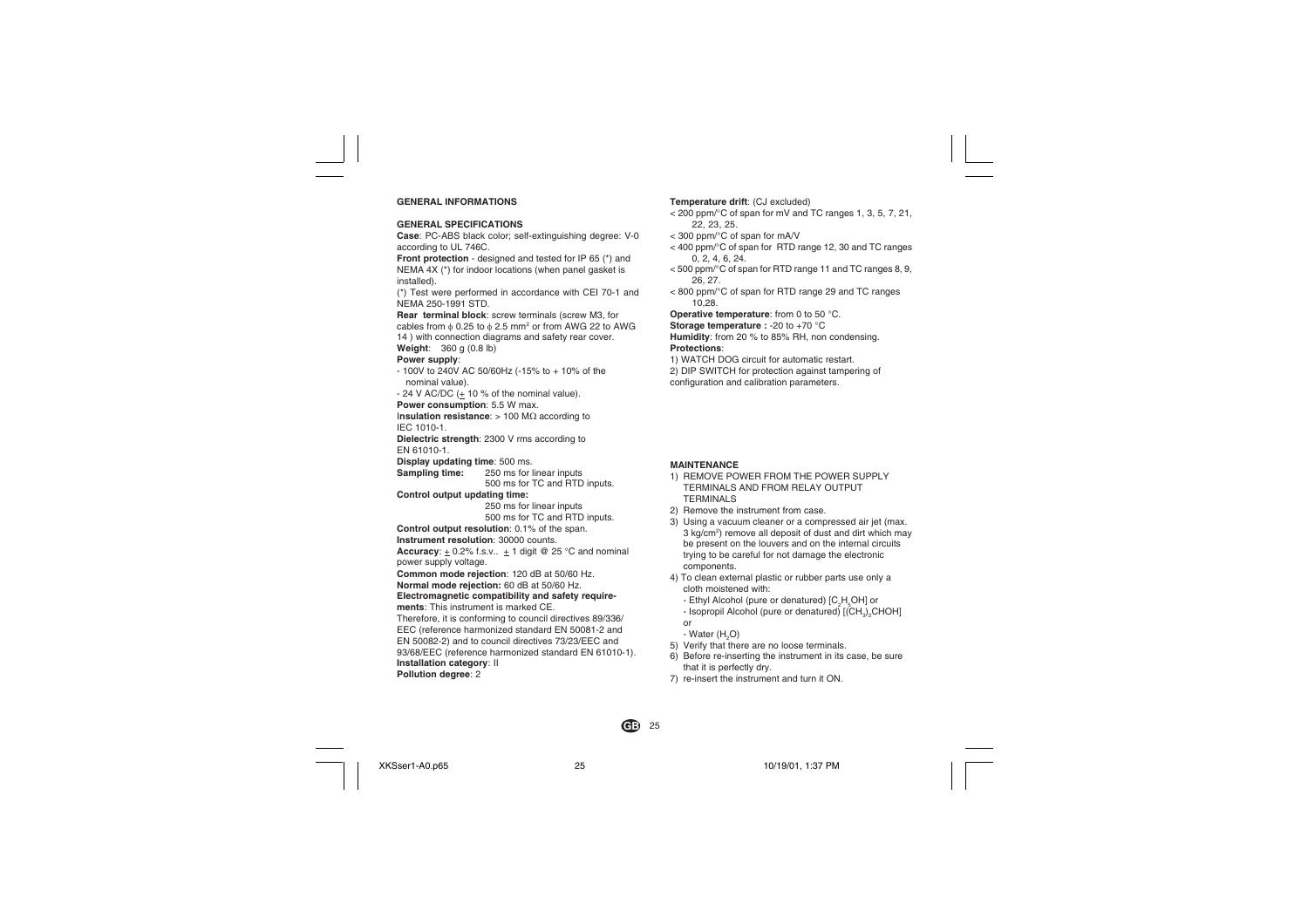#### **APPENDIX ADEFAULT PARAMETERS**

## **DEFAULT OPERATIVE PARAMETERS** The control parameters can be loaded with predetermined default values. These data are the typical values loaded in the instrument prior to shipment from factory. To load the default values proceed as follows: a) The SMART function should be disabled. b) The instrument is in "UNLOCK" condition. c) The upper display will show the process variable while the lower display will show the set point value. d) Held down ▼ pushbutton and press ▲ pushbutton; the display will show:  $\mathsf{DFF}$  $dFLE$ e) Press  $\triangle$  or  $\nabla$  pushbutton; the display will show: 0n  $dFLE$ f) Press FUNC pushbutton; the display will show: **LORd** This means that the loading procedure has been initiated. After about 3 seconds the loading procedure is terminated and the instrument reverts to NORMAL DISPLAY mode.The following is a list of the default operative parameters loaded during the above procedure: **PARAMETER DEFAULT VALUE**<br>
SP  $=$  minimum range value SP = minimum range value Sñrt = Disable  $ñ.rSt = OFF$ SP2, SP3, SP4 = minimum range value  $nnn = OFF$

AL1, AL2, AL3 = minimum range-value for process alarms

0 for deviation or band alarms

 $HSA1, HSA2, HSA3 = 0.1 (\%)$ <br>Ph = 4 0 (%) Pb  $= 4.0\,(%)$ <br>hyS  $= 0.5\,(%)$  $= 0.5 (%)$ ti  $= 4.00 (4 \text{ minutes})$ <br>td  $= 1.00 (1 \text{ minute})$ td  $= 1.00 (1 \text{ minute})$ <br> $= 50 % \text{for } \text{sev} \text{cm}$  $= 50 %$  for servomotor control drive 30 % for one time proportional control output 0 % for two control outputs. Sñ.tt  $= 1 \text{ (minute)}$ <br>Sñ.db  $= 5 \text{ } \%$ Sñ.db  $= 5$  (%)<br>Sñ.LL  $= 0$  (%)  $\begin{array}{lll} \text{Sñ. LL} & = & 0 & \text{(%)} \\ \text{Sñ. HL} & = & 100 & \text{(%)} \end{array}$  $\begin{array}{lll} \text{Sñ.HL} & = 100 (\%) \\ \text{Cy1} & = 15 (\text{s}) \end{array}$  $= 15 (s)$ When two control outputs are configured and the OUT1 has a "dir" action, the CY1 default value will be equal to: 10 seconds for P25 = AIr 4 seconds for P25 = OIL 2 seconds for P25 = H2O $Cy3 = 15 (s)$ When two control outputs are configured and the OUT3 has a "dir" action, the CY3 default value will be equal to: 10 seconds for P25 = AIr 4 seconds for P25 = OIL 2 seconds for P25 = H2OrC = 1.00 for P25 = AIr 0.80 for P25 = OIL 0.40 for P25 = H2O  $OLAP = 0$  $rL = \text{initial scale value}$ rH = full scale value Grd 1 = infinite (step transfer) Grd 2 = infinite (step transfer)<br>OLH =  $100\frac{\%}{60}$ OLH  $= 100 (\%)$ <br>tOL  $=$  infinite  $=$  infinite rñP  $=$  infinite (step transfer)<br>SñCA  $=$  rEv SñCA

Appendix A.1

XKSserA-A0.p65 1 10/19/01, 1:37 PM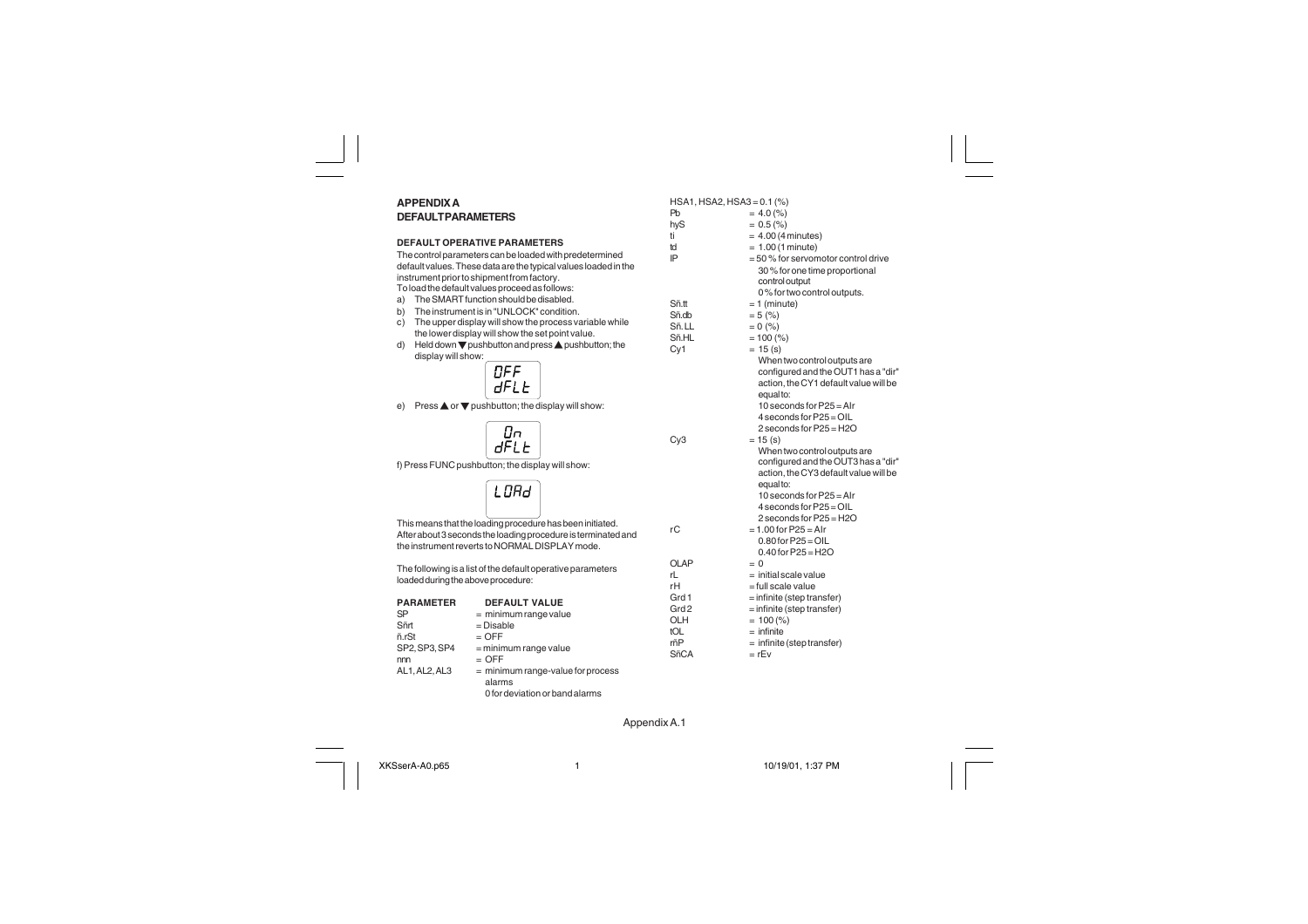#### **DEFAULT CONFIGURATION PARAMETERS**

 The configuration parameters can be loaded with predetermined default values. These data are the typical values loaded in the instrument prior to shipment from factory. To load the default values proceed as follows:

a) The instrument must be in modify configuration mode. b) By  $\nabla$  and  $\triangle$  pushbuttons select the "dF.Cn" parameter.



 $c)$  Press  $\triangle$  pushbutton to select between table 1 (european) or table 2 (american) default set of parameters; press FUNC pushbutton the display will show:

LDAd

This means that the loading procedure has been initiated. After about 3 seconds the loading procedure is ended and the instrument reverts to display the "dF.Cn" parameter.

d) To return to normal display mode, reach the "End" parameter and select the "yES" indication,

e) press the FUNC key

| PARAMETER TABLE 1<br>SEr 1<br>SEr <sub>2</sub><br>SEr <sub>3</sub><br>SEr <sub>4</sub><br>P1 | ErO<br>1<br>19200<br>7E<br>5 | <b>TABLE 2</b><br>ERO<br>1<br>19200<br>7E<br>23 |
|----------------------------------------------------------------------------------------------|------------------------------|-------------------------------------------------|
| P <sub>2</sub>                                                                               |                              |                                                 |
| P <sub>3</sub>                                                                               | 0                            | 0                                               |
| P <sub>4</sub>                                                                               | 1200                         | 2190                                            |
| <b>P5</b>                                                                                    | SñOL                         | SñOL                                            |
| P <sub>6</sub>                                                                               | Fb                           | Fb                                              |
| P7                                                                                           | nonE                         | nonE                                            |
| P <sub>8</sub>                                                                               | H.A.                         | H.A.                                            |
| P <sub>9</sub>                                                                               | nonE                         | nonE                                            |
| P <sub>10</sub>                                                                              | H.A.                         | H.A.                                            |
| P11                                                                                          | nonE                         | nonE                                            |
| P12                                                                                          | H.A.                         | H.A.                                            |

P13 SPECOPrt<br>1380 P14 750 X P15 850 P16 0.1(%) 0.1(%)<br>P17 0 0 P<sub>17</sub>  $\overline{0}$ P18 0  $nonF$ P24 nonE Air P25 AIr AIrP26 rEv rEv OFF P27 OFF OFFrEv P<sub>28</sub> rEv OFF P29 OFF OFFOFF P30 OFF P31 0 0On P32 On On $\mathfrak{D}$ P33 2<br>P34 30.00  $30.0\%$ P34 30.0(%) 30.0(%)<br>P35 1.0(%) 1.0(%)  $P35$   $1.0(\%)$ <br> $P36$   $00.20(\)$ . P36 00.20(m.s) 00.20(m.s)<br>P37 OFF OFF  $OFF$ On P38 On On $\mathbf{3}$ P39 3 bUñP P<sub>40</sub> bUñP P41 0 0  $\overline{0}$ P42 0<br>P43 nO.F nO.Fl  $nO.FL$ P44 Pid Pid $\overline{0}$ P45 0  $30(s.)$ P46 10(s.) 30<br>P47 0 0 P47<br>P48 P48 Fn.SP Fn.SP P49 10 10  $\overline{0}$ P50 0 diS P51 diS 50 P52 50 50 P53 10.00(m.s) 10.00(m.s) P54 10 10  $\mathbf{0}$ P55 0

Appendix A.2

XKSserA-A0.p65 2 10/19/01, 1:37 PM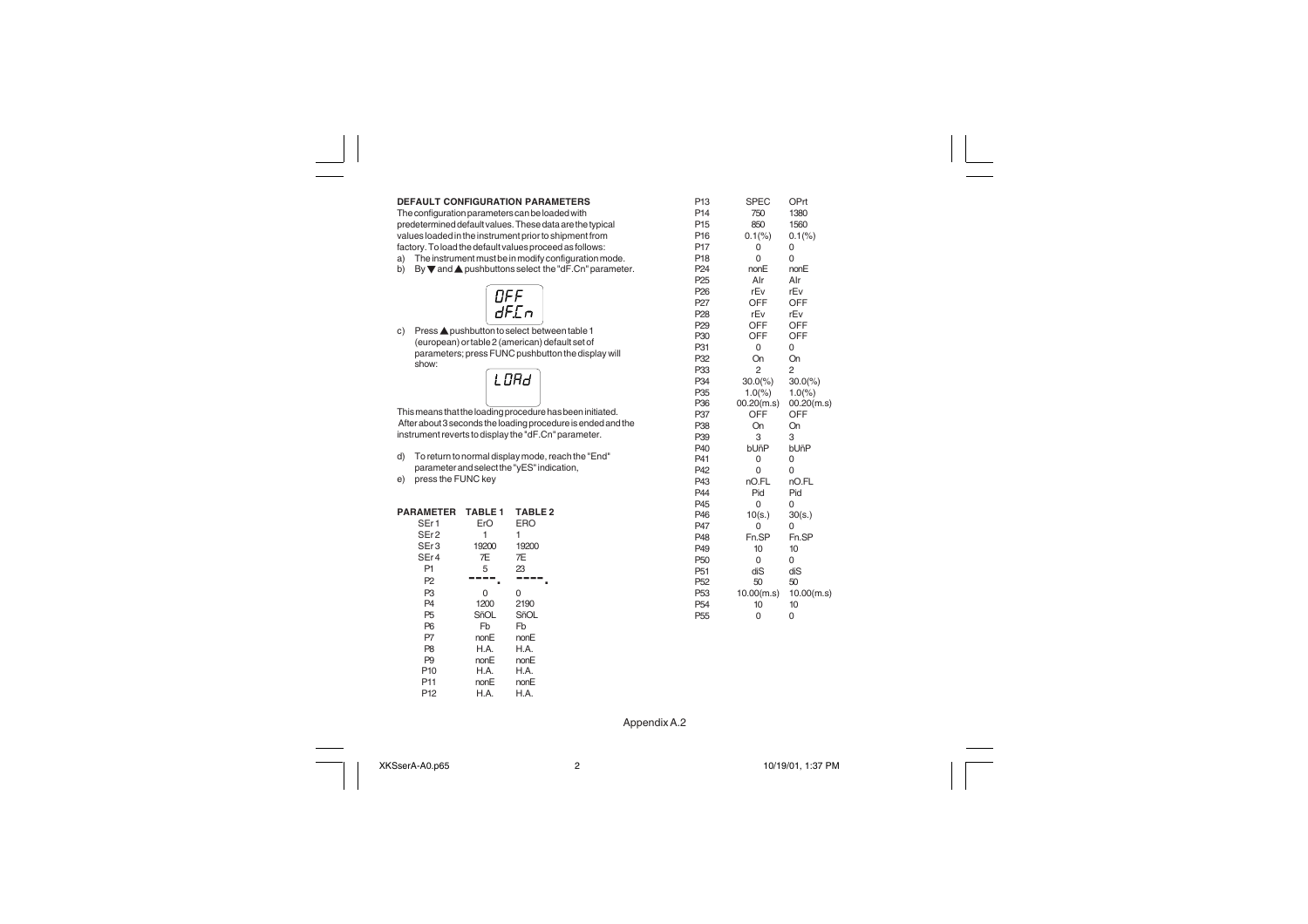